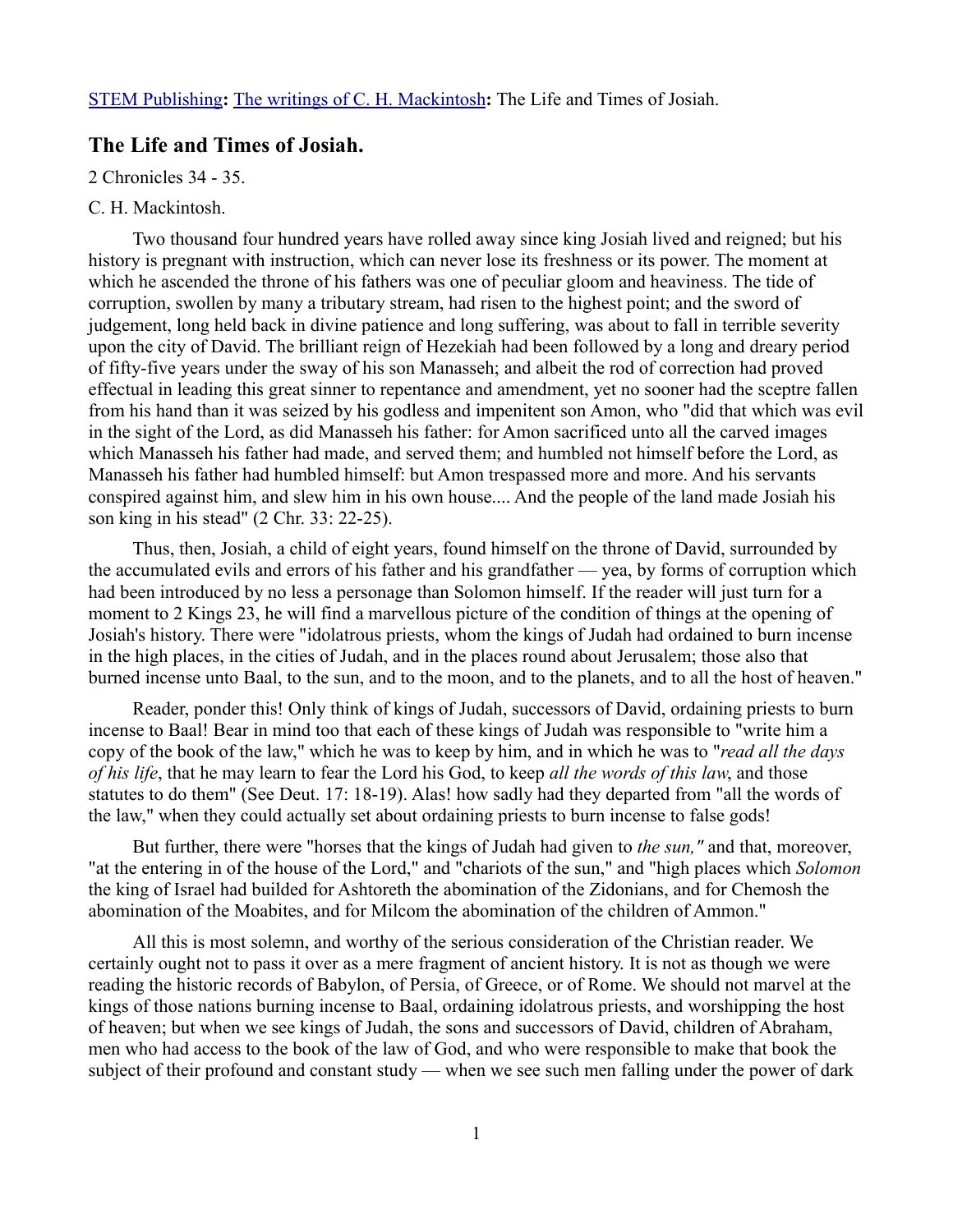and debasing superstition, it sounds in our ears a warning voice, to which we cannot with impunity refuse to give heed. We should bear in mind that all these things have been written for our learning; and although it may be said that we are not in danger of being led to burn incense to Baal, or to worship the host of heaven, yet we may be assured we have need to attend to the admonitions and warnings with which the Holy Ghost has furnished us in the history of God's ancient people. "Now all these things happened unto them for ensamples; and they are written for our admonition, on whom the ends of the ages have come" (1 Cor. 10: 11). These words of the inspired apostle, though directly referring to the actings of Israel in the wilderness, may nevertheless apply to the entire history of that people — a history fraught with the deepest instruction from first to last.

But how are we to account for all those gross and terrible evils into which Solomon and his successors were drawn? What was their origin? *Neglect of the Word of God*. This was the source of all the mischief and all the sorrow. Let professing Christians remember this; let the whole Church of God remember it. The neglect of the Holy Scriptures was the fruitful source of all those errors and corruptions which blot the page of Israel's history, and which brought down upon them many heavy strokes of Jehovah's governmental rod. "Concerning the works of men, by the word of Thy lips, I have kept me from the paths of the destroyer" (Ps. 17: 4). "From a *child* thou hast known the Holy Scriptures, which are able to make thee wise unto salvation through faith which is in Christ Jesus. All Scripture is given by inspiration of God, and is profitable for doctrine, for reproof, for correction, for instruction in righteousness, that the man of God may be perfect (*artios*), throughly furnished unto all good works" (2 Tim. 3: 15-17).

In these two precious quotations we have the Word of God presented in its twofold virtue; it not only perfectly preserves us from evil, but perfectly furnishes us unto all good, it keeps us from the paths of the destroyer, and guides us in the ways of God.

How important, then, is the study — the diligent, earnest, prayerful study of Holy Scripture! How needful to cultivate a spirit of reverential submission, in all things, to the authority of the Word of God! Mark how continually and how earnestly this was impressed upon the ancient people of God. How often were such accents as the following sounded in their ears! — "Now therefore harken, O Israel, unto the statutes and unto the judgments which I teach you, for to do them, that ye may live, and go in and possess the land which the Lord God of your fathers giveth you. Ye shall not add unto the word which I command you, neither shall ye diminish aught from it, that ye may keep the commandments of the Lord your God which I command you.... Behold, I have taught you statutes and judgments, even as the Lord my God commanded me, that ye should do so in the land whither ye go to possess it. Keep, therefore, and do them; *for this is your wisdom and your understanding in the sight of the nations*, which shall hear all the statutes, and say, Surely, this great nation is a wise and understanding people. For what nation is there so great, who hath God so nigh unto them, as the Lord our God is in all things that we call upon Him for? And what nation is there so great, that hath statutes and judgments so righteous as all this law, which I set before you this day? *Only take heed to thyself, and keep thy soul diligently,* lest thou forget the things which thine eyes have seen and lest they depart from thy heart all the days of thy life; but teach them thy sons, and thy sons' sons" (Deut. 4: 1-9).

Let it be carefully noticed here, that "wisdom and understanding" consist simply in having the commandments of God treasured in the heart. This, moreover, was to be the basis of Israel's moral greatness, in view of the nations around them. It was not the learning of the schools of Egypt, or of the Chaldeans. No; it was the knowledge of the Word of God, and attention thereto — the spirit of implicit obedience in all things to the holy statutes and judgments of the Lord their God. This was Israel's wisdom; this their true and real greatness; this their impregnable bulwark against every foe — their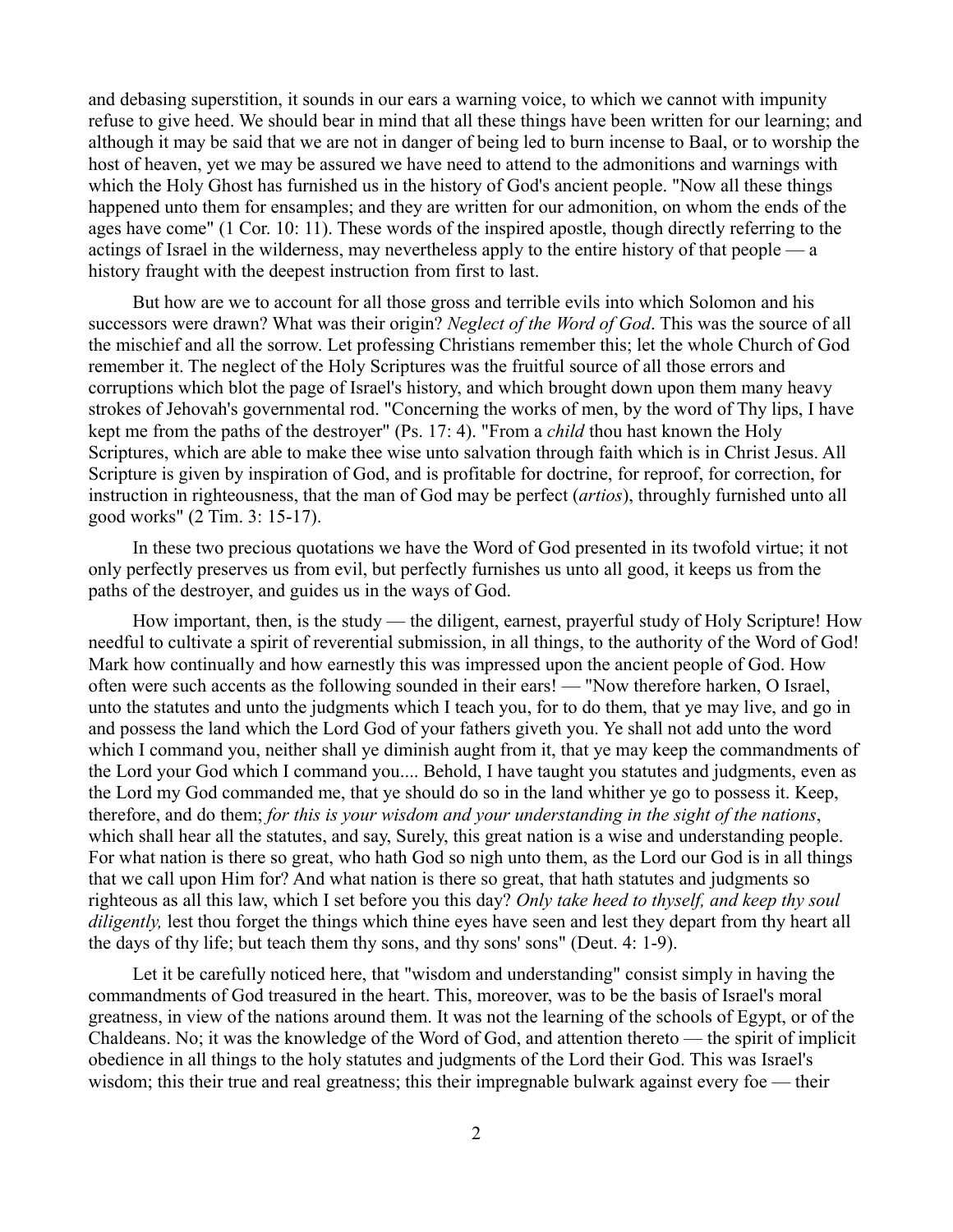moral safeguard against every evil.

And does not the self-same thing hold good with respect to God's people at the present moment? Is not obedience to the Word of God our wisdom, our safeguard, and the foundation of all true moral greatness? Assuredly. Our wisdom is to obey. The obedient soul is wise, safe, happy, and fruitful. As it was, so it is. If we study the history of David and his successors, we shall find (without so much as a single exception) that those who yielded obedience to the commandments of God were safe, happy, prosperous, and influential. And so it will ever be. Obedience will always yield its own precious and fragrant fruits — not that its fruits should be our motive for rendering obedience; we are called to be obedient, irrespective of everything.

Now it is obvious that in order to be obedient to the Word of God, we must be acquainted with it, and in order to be acquainted with it, we must carefully study it. And how should we study it? With an earnest desire to understand its contents, with profound reverence for its authority, and with an honest purpose to obey its dictates, cost what it may. If we have grace to study Scripture in some small degree after this fashion, we may expect to grow in knowledge and wisdom.

But alas! there is a fearful amount of ignorance of Scripture in the professing church. We are deeply impressed with a sense of this; and we may as well, at this point, just tell the reader that our main object in calling his attention to the subject of "Josiah and his times" is to wake up in his soul an intense desire after a closer acquaintance with God's holy Word, and a more entire bowing down of his whole moral being — heart, conscience, and understanding — to that perfect standard.

We feel the commanding importance of this subject, and we must discharge what we believe to be a sacred duty to the souls of our readers and to the truth of God. The powers of darkness are abroad. The enemy is succeeding to an appalling extent in drawing hearts after various forms of error and evil, in casting dust in the eyes of God's people, and in blinding the minds of men. True we have not got Ashtoreth, Chemosh, and Milcom; but we have ritualism, infidelity, spiritualism, etc. We have not to cry against burning incense to Baal, and worshipping the host of heaven, but we have something far more ensnaring and dangerous. We have the ritualist, with his sensuous and attractive rites and ceremonies; we have the rationalist, with his learned and plausible reasonings — we have the spiritualist, with his boasted converse with the spirits of the departed — and what multitude of other delusions and insidious attacks upon the truth!

We doubt if the minds of Christians generally are alive to the real character and extent of these formidable influences. There are at this moment millions of souls throughout the length and breadth of the professing Church who are building their hopes for eternity upon the sandy foundation of ordinances, rites, and ceremonies. There is a very marked return to the traditions of the fathers, as they are called; an intense longing after those things which gratify the senses — music, painting, architecture, vestments, lights, incense — all the appliances, in short, of a gorgeous and sensuous religion. The theology, the worship, and the discipline of the various churches of the Reformation are found insufficient to meet the religious cravings of the people. They are too severely simple to satisfy hearts that long for something tangible on which to lean for support and comfort — something to feed the senses, and fan the flame of devotion.

Hence the strong tendency of the religious mind in the direction of what is called ritualism. If the soul has not got hold of *the truth,* if there is not the living link with Christ, if the supreme authority of Holy Scripture be not set up in the heart, there is no safeguard against the powerful and fascinating influences of ceremonial religiousness. The most potent efforts of mere intellectualism, eloquence, logic, all the varied charms of literature, are found to be utterly insufficient to hold that class of minds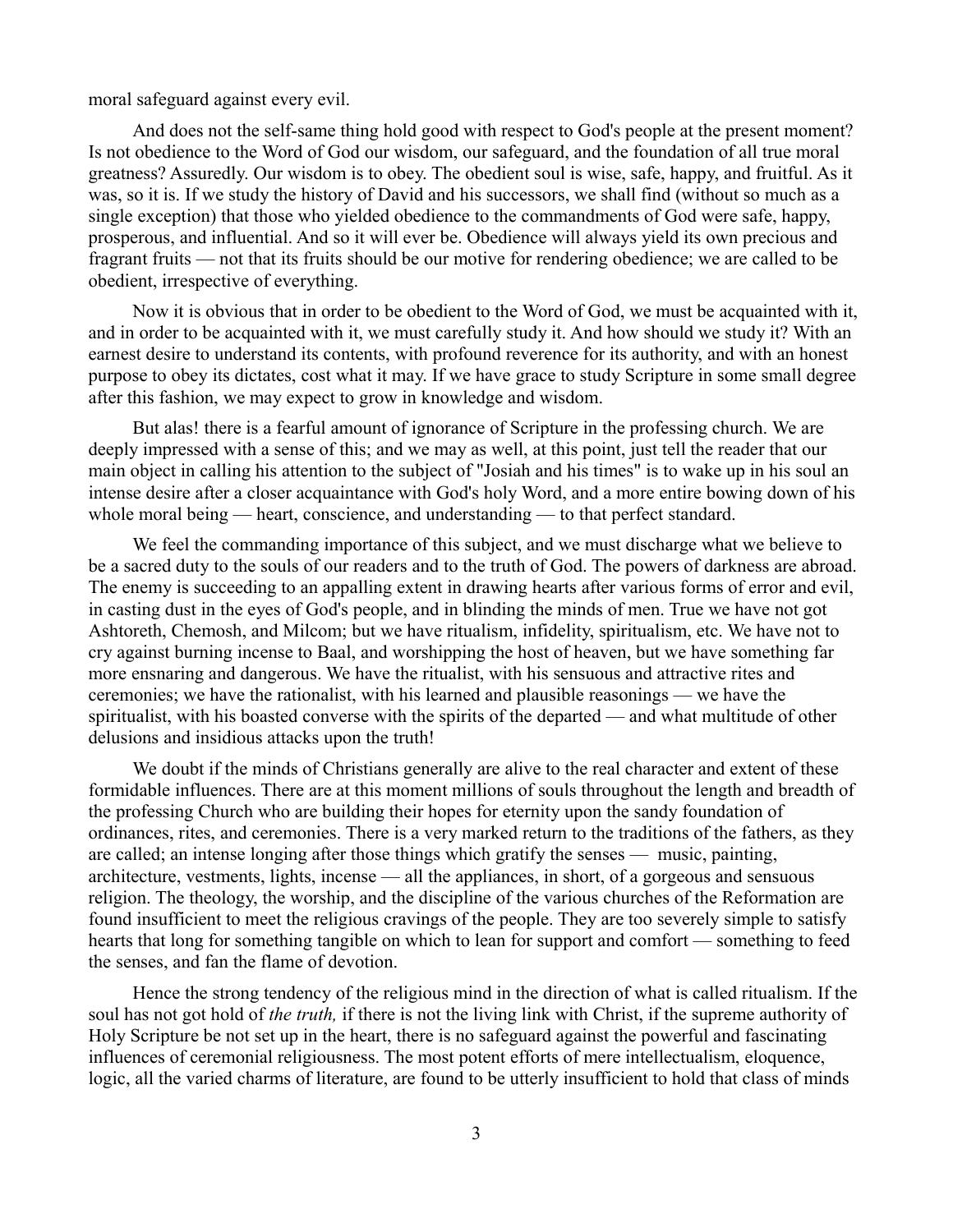to which we are now referring. They must have the forms and offices of religion; to these they will flock; around these they will gather; on these they will build.

It is painfully interesting to mark the efforts put forth in various quarters to act upon the masses and keep the people together. It is very evident to the thoughtful Christian that those who put forth such efforts must be sadly deficient in that profound faith in the power of the Word of God and of the cross of Christ which swayed the heart of the apostle Paul. They cannot be fully aware of the solemn fact that Satan's grand object is to keep souls in ignorance of divine revelation, to hide from them the glory of the cross and of the person of Christ. For this end he is using ritualism, rationalism, and spiritualism now, just as he used Ashtoreth, Chemosh, and Milcom in the days of Josiah. "There is nothing new under the sun." The devil has ever hated the truth of God, and he will leave no stone unturned to keep it from acting on the heart of man. Hence it is that he has rites and ceremonies for one man, the powers of reason for another; and when men tire of both, and begin to sigh for something satisfying, he leads them into converse and communion with the spirits of the departed. By all alike are souls led away from the Holy Scriptures, and from the blessed Saviour which those Scriptures reveal.

It is solemn and affecting beyond expression to think of all this, and not less so to contemplate the lethargy and indifference of those who profess to have the truth. We do not stop to inquire what it is that ministers to this lethargic state of many professors. That is not our object. We desire, by the grace of God, to see them thoroughly roused out of it, and to this end it is that we call their attention to the influences that are abroad, and to the only divine safeguard against them. We cannot but feel deeply for our children, growing up in such an atmosphere as that which at present surrounds us, and which will become yet darker and darker. We long to see more earnestness on the part of Christians in seeking to store the minds of the young with the precious and soul-saving knowledge of the Word of God. The child Josiah, and the child Timothy, should incite us to greater diligence in the instruction of the young, whether in the bosom of the family, in the Sunday school, or in any way we can reach them. It will not do for us to fold our arms, and say, "When God's time comes, our children will be converted; and till then, our efforts are useless." This is a fatal mistake. "God is a rewarder of them that diligently seek Him" (Heb. 11). He blesses our prayerful efforts in the instruction of our children. And further, who can estimate the blessing of being early led in the right way — of having the character formed amid holy influences, and the mind stored with what is true and pure and lovely? On the other hand, who will undertake to set forth the evil consequences of allowing our children to grow up in ignorance of divine things? Who can portray the evils of a polluted imagination — of a mind stored with vanity, folly, and falsehood — of a heart familiarised from infancy with scenes of moral degradation? We do not hesitate to say that Christians incur very heavy and awful responsibility in allowing the enemy to preoccupy the minds of their children at the very period when they are most plastic and susceptible.

True, there must be the quickening power of the Holy Ghost. It is as true of the children of Christians as of any other that they "must be born again." We all understand this. But does this fact touch the question of our responsibility in reference to our children? Is it to cripple our energies or hinder our earnest efforts? Assuredly not. We are called upon by every argument, divine and human, to shield our precious little ones from every evil influence, and to train them in that which is holy and good. And not only should we so act in respect to our own children, but also in respect to the thousands around us, who are like sheep having no shepherd, and who may each say, alas, with too much truth, "No man careth for my soul."

May the foregoing pages be used by God's Spirit to act powerfully on the hearts of all who may read them, that so there may be a real awakening to a sense of our high and holy responsibilities to the souls around, and a shaking off of that terrible deadness and coldness over which we all have to mourn.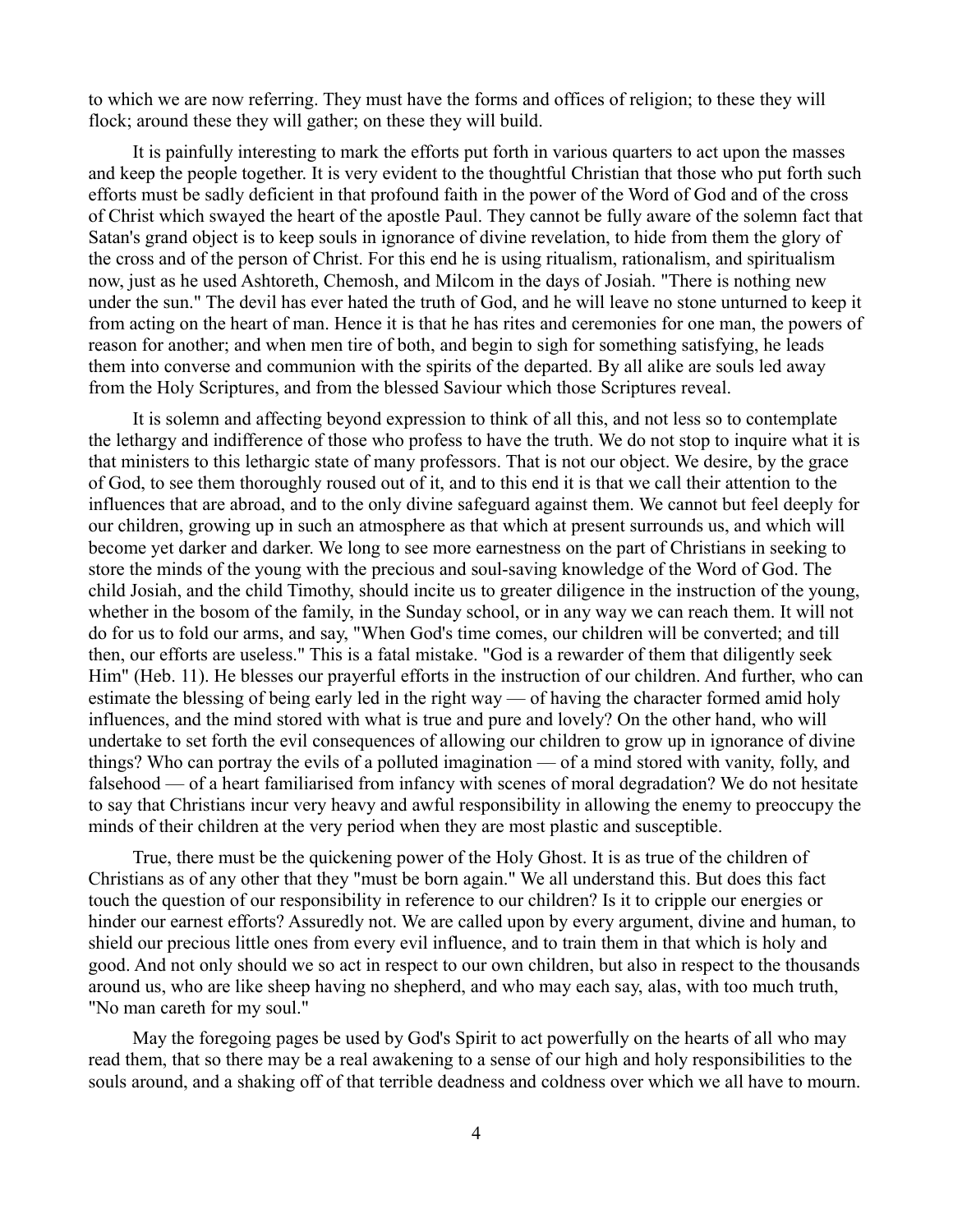### PART 2

In studying the history of Josiah and his times, we learn one special and priceless lesson, namely, *the value and authority of the Word of God*. It would be utterly impossible for human language to set forth the vast importance of such a lesson — a lesson for every age, for every clime, for every condition — for the individual believer and for the whole Church of God. The supreme authority of Holy Scripture should be deeply impressed on every heart. It is the only safeguard against the many forms of error and evil which abound on every hand. Human writings, no doubt, have their value; they may interest the mind as a reference, but they are perfectly worthless as authority.

We need to remember this. There is a strong tendency in the human mind to lean upon human authority. Hence it has come to pass that millions throughout the professing Church have virtually been deprived altogether of the Word of God, from the fact that they have lived and died under the delusion that they could not know it to be the Word of God apart from human authority. Now this is in reality, throwing the Word of God overboard. If that Word is of no avail without man's authority, then, we maintain, it is not God's Word at all. It does not matter, in the smallest degree, what the authority is, the effect is the same. God's Word is declared to be insufficient without something of man to give the certainty that it is God that is speaking.

This is a most dangerous error, and its root lies far deeper in the heart than many of us are aware. It has often been said to us, when quoting passages of Scripture, "How do you know that that is the Word of God?" What is the point of such a question? Plainly to overthrow the authority of the Word. The heart that could suggest such an inquiry does not want to be governed by Holy Scripture at all. The will is concerned. Here lies the deep secret. There is the consciousness that the Word condemns something that the heart wants to hold and cherish, and hence the effort to set the Word aside altogether.

But how are we to know that the book which we call the Bible is the Word of God? We reply, It carries its own credentials with it. It bears its own evidence upon every page, in every paragraph, in every line. True, it is only by the teaching of the Holy Spirit, the divine Author of the book, that the evidence can be weighed and the credentials appreciated. But we do not want man's voice to accredit God's book; or, if we do, we are most assuredly on infidel ground as regards divine revelation. If God cannot speak directly to the heart — if He cannot give the assurance that it is He Himself who speaks, then where are we? whither shall we turn? If God cannot make Himself heard and understood, can man do it better? — can he improve upon God? Can man's voice give us more certainty? Can the authority of the Church, the decrees of general councils, the judgement of the fathers, the opinion of the doctors, give us more certainty than God Himself? If so, we are just as completely at sea — just as thoroughly in the dark as though God had not spoken at all. Of course, if God has not spoken, we are completely in the dark; but if He has spoken, and yet we cannot know His voice without man's authority to accredit it, where lies the difference? Is it not plain that if God in His great mercy has given us a revelation, it must be sufficient of itself; and on the other hand that any revelation which is not sufficient of itself cannot possibly be divine? And further, is it not equally plain that if we cannot believe what God says because He says it, we have no safer ground to go upon when man presumes to affix his accrediting seal?

Let us not be misunderstood. What we insist upon is this: the all-sufficiency of a divine revelation apart from and above all human writings — ancient, medieval, or modern. We value human writings; we value sound criticism; we value profound and accurate scholarship; we value the light of true science and philosophy; we value the testimony of pious travellers who have sought to throw light upon the sacred text; we value all those books that open up to us the intensely interesting subject of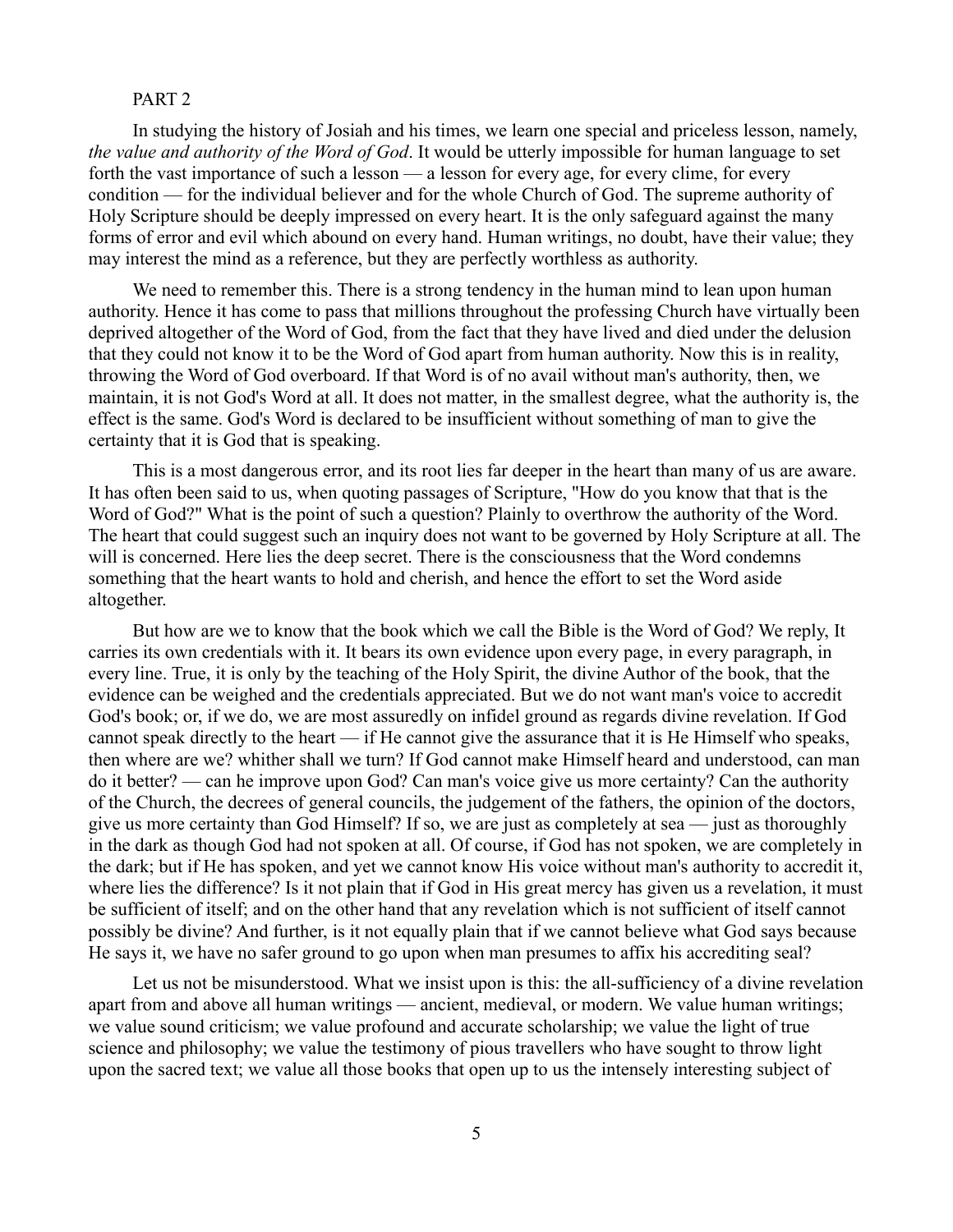biblical antiquities; in short, we value everything that tends to aid us in the study of the Holy Scriptures: but after all, we return with deeper emphasis to our assertion as to the all-sufficiency and supremacy of the Word of God. That Word must be received on its own divine authority, without any human recommendation, or else it is not the Word of God to us. We believe that God can give us the certainty in our own souls that the Holy Scriptures are, in very deed, His own Word. If He does not give it, no man can; and if He does, no man need. Thus the inspired apostle says to his son Timothy, "Continue thou in the things which thou hast learned, and *hast been assured of* knowing *of whom* thou hast learned; and that from a child thou hast known the Holy Scriptures, which are able to make thee wise unto salvation through faith which is in Christ Jesus" (2 Tim. 3: 14-15).

How did Timothy know that the Holy Scriptures were the Word of God? He knew it by divine teaching. He knew of whom he had learned. Here lay the secret. There was a living link between his soul and God, and he recognized in Scripture the very voice of God. Thus it must ever be. It will not do merely to be convinced in the intellect, by human arguments, human evidences, and human apologies, that the Bible is the Word of God; we must know its power in the heart and on the conscience by divine teaching; and when this is the case, we shall no more need human proofs of the divinity of the book than we need a rushlight at noonday to prove that the sun is shining. We shall then believe what God says because He says it, and not because man accredits it, nor because we feel it. "Abraham *believed God,* and it was counted unto him for righteousness." He did not want to go to the Chaldeans, or to the Egyptians, in order to find out from them if what he had heard was in reality the Word of God. No; he knew whom he had believed, and this gave him holy stability. He could say, beyond all question, "God has established a link between my soul and Himself, by means of His Word, which no power of earth or hell can ever snap." This is the true ground for every believer — man, woman, or child, in all ages and under all circumstances. This was the ground for Abraham and Josiah, for Luke and Theophilus, for Paul and Timothy; and it must be the ground for the writer and the reader of these words, else we shall never be able to stand against the rising tide of infidelity, which is sweeping away the very foundations on which thousands of professors are reposing.

However, we may well inquire, can a merely national profession, a hereditary faith, an educational creed, sustain the soul in the presence of an audacious scepticism that reasons about everything and believes nothing? Impossible! We must be able to stand before the sceptic, the rationalist, and the infidel, and say, in all the calmness and dignity of a divinely wrought faith, *"I know whom I have believed."* Then we shall be little moved by such books as, "The Phases of Faith," "Essays and Reviews," "Broken Lights," "Ecce Homo," or "Colenso." They will be no more to us than gnats in the sunshine. They cannot hide from our souls the heavenly beams of our Father's revelation. God has spoken, and His voice reaches the heart. It makes itself heard above the din and confusion of this world, and all the strife and controversy of professing Christians. It gives rest and peace, strength and fixedness, to the believing heart and mind. The opinions of men may perplex and confound. We may not be able to thread our way through the labyrinths of human systems of theology; but God's voice speaks in Holy Scripture — speaks to the heart — speaks to *me*. This is life and peace. It is all I want. Human writings may now go for what they are worth, seeing I have all I want in the ever-flowing fountain of inspiration — the peerless, precious volume of my God.

But let us now turn to Josiah, and see how ill that we have been dwelling upon finds its illustration in his life and times.

"Josiah was eight years old when he began to reign" (2 Chr. 34: 1). This tells a tale as to the condition and ways of God's people. Josiah's father had been murdered by his own servants, after a brief and evil reign of two years, in the twenty-fourth year of his age. Such things ought not to have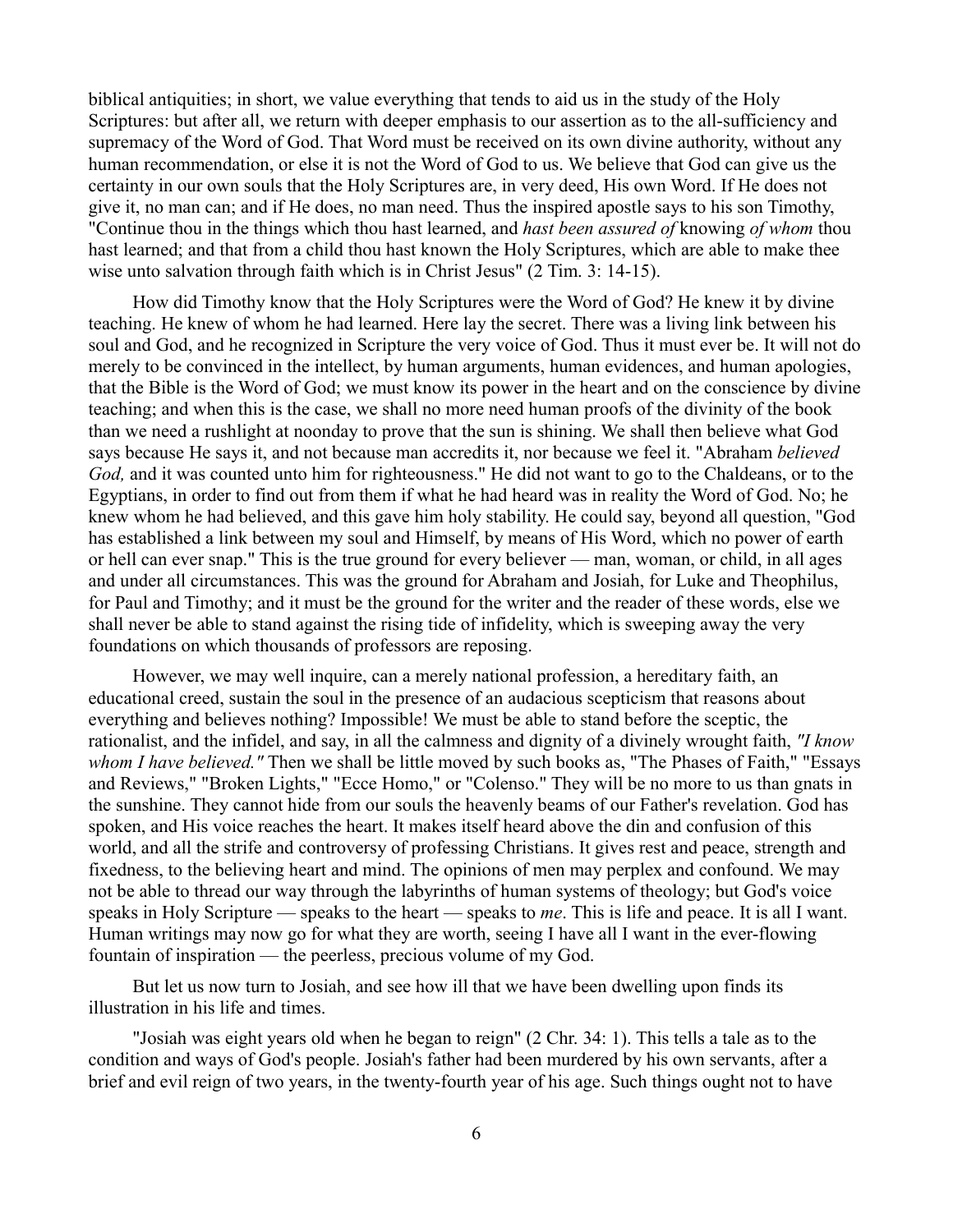been. They were the sad fruit of sin and folly — the humiliating proofs of Judah's departure from Jehovah. But God was above all; and although we should not have expected ever to find a child of eight years of age on the throne of David, yet that child could find his sure resource in the God of his fathers: so that in this case, as in all others, "where sin abounded, grace did much more abound." The very fact of Josiah's youth and inexperience only afforded an occasion for the display of divine grace, and the setting forth of the value and the power of the Word of God.

This pious child was placed in a position of peculiar difficulty and temptation. He was surrounded by errors in various forms and of long standing; but "he did that which was right in the sight of the Lord, and walked in the ways of David his father, and declined neither to the right hand nor to the left. For in the eighth year of his reign, while he was yet young, he began to seek after the God of David his father: and in the twelfth year began to purge Judah and Jerusalem from the high places, and the groves, and the carved images, and the molten images."

This was a good beginning. It is a great matter, while the heart is yet tender, to have it impressed with the fear of the Lord. It preserves it from a host of evils and errors. "The fear of the Lord is the beginning of wisdom," and it taught this pious youth to know what was "right," and to adhere to it with unswerving fixedness of purpose. There is great force and value in the expression, "He did that which was right *in the sight of the Lord."* It was not that which was right in his own eyes, nor yet in the eyes of the people, nor in the eyes of those that had gone before him; but simply what was right in the sight of the Lord. This is the solid foundation of all right action. Until the fear of the Lord gets its true place in the heart, there can be nothing right, nothing wise, nothing holy. How can there be, if indeed that fear is the *beginning* of wisdom? We may do many things through the fear of man, many things through force of habit, through surrounding influences; but never can we do what is really right in the sight of the Lord until our hearts are brought to understand the fear of His holy name. This is the grand regulating principle. It imparts seriousness, earnestness, and reality — rare and admirable qualities! It is an effectual safeguard against levity and vanity. A man, or a child, who habitually walks in the fear of God is always earnest and sincere, always free from trifling and affectation, from assumption and bombast, life has a purpose, the heart has an object, and this gives intensity to the whole course and character.

But further, we read of Josiah that "he walked in the ways of David his father, *and declined neither to the right hand nor to the left*. "What a testimony for the Holy Ghost to bear concerning a young man! How we do long for this plain decision! It is invaluable at all times, but especially in a day of laxity and latitudinarianism — of wise liberality and spurious charity like the present. It imparts great peace of mind. A vacillating man is never peaceful; he is always tossed to and fro. "A doubleminded man is unstable in all his ways." He tries to please everybody, and in the end pleases nobody. The decided man, on the contrary, is he who feels he has "to please but *One*." This gives unity and fixedness to the life and character. It is an immense relief to be thoroughly done with men-pleasing and eye-service — to be able to fix the eye upon the Master alone, and go on with Him through evil report and through good report. True, we may be misunderstood and misrepresented; but that is a very small matter indeed; our great business is to walk in the divinely appointed path, "declining neither to the right hand nor to the left." We are convinced that plain decision is the only thing for the servant of Christ at the present moment; for so surely as the devil finds us wavering, he will bring every engine into play in order to drive us completely off the plain and narrow path. May God's Spirit work more mightily in our souls, and give us increased ability to say, "My heart is fixed, O God; my heart is fixed: I will sing and give praise."

We shall now proceed to consider the great work which Josiah was raised up to accomplish; but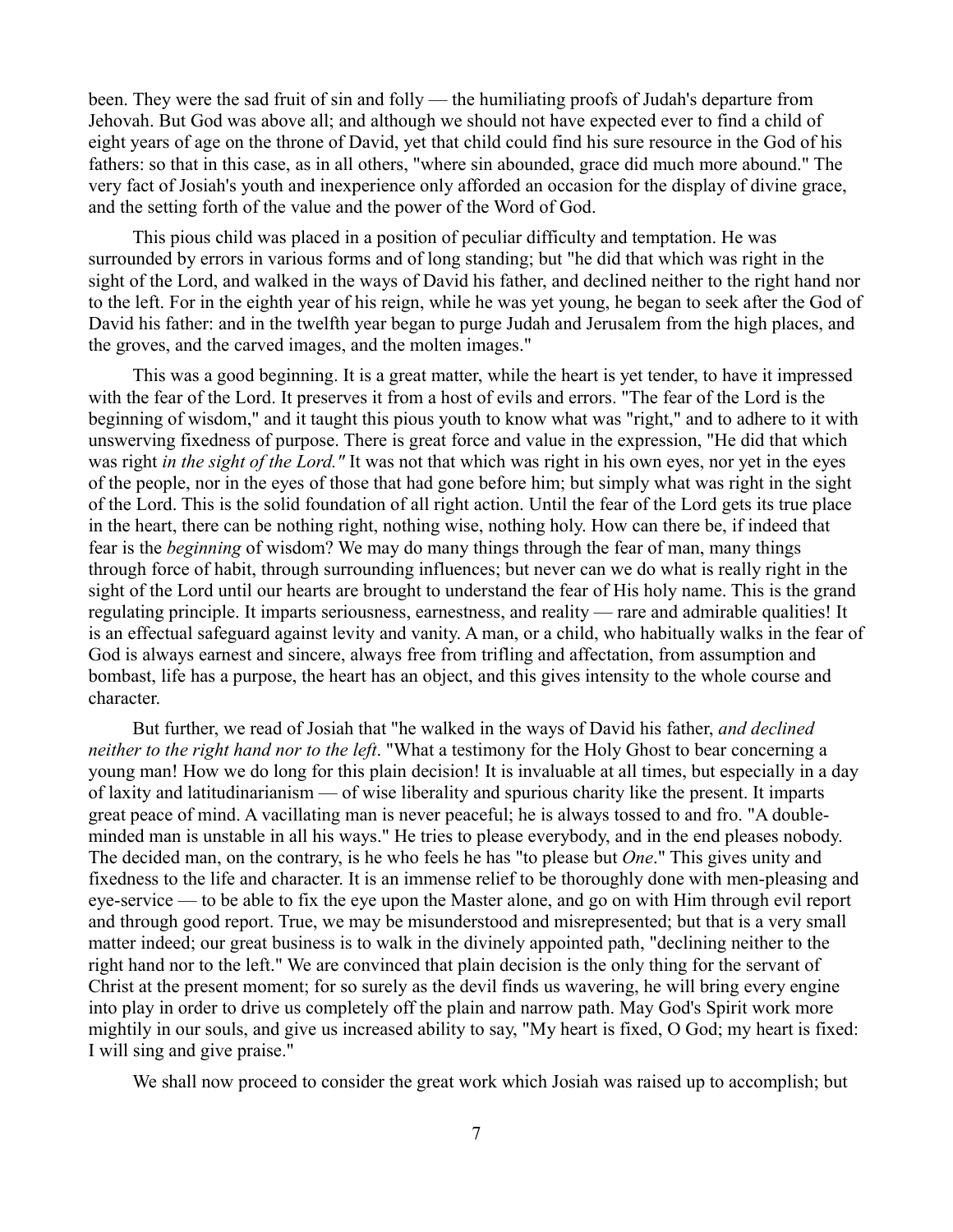ere doing so, we must ask the reader to notice particularly the words already referred to, namely, "In the eighth year of his reign, while he was yet young, *he began to seek after the God of David his father.*" Here, we may rest assured, lay the true basis of all Josiah's valuable service. He began by seeking after God. Let young Christians ponder this deeply. Hundreds, we fear, have made shipwreck by rushing prematurely into work. They have become occupied and engrossed with their service before the heart was rightly established in the fear and love of God. This is a very serious error indeed, and we have met numbers, within the last few years, who have fallen into it. We should ever remember that those whom God uses much in public He trains in secret; and further, that all His most honoured servants have been more occupied with their Master than with their work. It is not that we undervalue work; by no means; but we do find that all those who have been signally owned of God, and who have pursued a long and steady course of service and Christian testimony, have begun with much deep and earnest heart-work, in the secret of the divine presence. And on the other hand, we have noticed that when men have rushed prematurely into public work — when they began to teach before they had begun to learn, they have speedily broken down and gone back.

It is well to remember this. God's plants are deeply rooted, and often slow of growth. Josiah "began to seek God" four years before he began his public work. There was in his case a firm groundwork of genuine personal piety, on which to erect the superstructure of active service. This was most needful. He had a great work to do. "High places and groves, carved images and molten images," abounded on all hands, and called for no ordinary faithfulness and decision. Where were these to be had? In the divine treasury, and there alone. Josiah was but a child, and many of those who had introduced the false worship were men of years and experience. But he set himself to seek the Lord. He found his resource in the God of his father David. He betook himself to the fountain-head of all wisdom and power, and there gathered up strength wherewith to gird himself for what lay before him.

This, we repeat, was most needful; it was absolutely indispensable. The accumulated rubbish of ages and generations lay before him, One after another of his predecessors had added to the pile; and notwithstanding the reformation effected in the days of Hezekiah, it would seem as though all had to be done over again. Harken to the following appalling catalogue of evils and errors: "In the twelfth year, Josiah began to purge Judah and Jerusalem from the high places, and the groves, and the carved images, and the molten images. And they break down the altars of Baalim in his presence; and the images that were on high above them he cut down; and the groves, and the carved images, and the molten images, he brake in pieces, and *made dust of them*, and strewed it upon the graves of them that had sacrificed unto them. And he burnt the bones of the priests upon their altars, and cleansed Judah and Jerusalem. And so did he in the cities of Manasseh and Ephraim and Simeon, even unto Naphtali, with their mattocks round about. And when he had broken down the altars and the groves, and had beaten the graven images into *powder*, and cut down all the idols throughout *all the land of Israel*, he returned to Jerusalem."

See also the narrative given in 2 Kings 23, where we have a much more detailed list of the abominations with which this devoted servant of God had to grapple. We do not quote any further. Enough has been given to show the fearful lengths to which even the people of God may go when once they turn aside, in the smallest measure, from the authority of Holy Scripture. We feel that this is one special lesson to be learned from the deeply interesting history of this best of Judah's kings, and we fondly trust it may be learned effectually. It is indeed a grand and all-important lesson. The moment a man departs, the breadth of a hair, from Scripture, there is no accounting for the monstrous extravagance into which he may rush. We may feel disposed to marvel how such a man as Solomon could ever be led to "build high places for Ashtoreth the abomination of the Zidonians, and for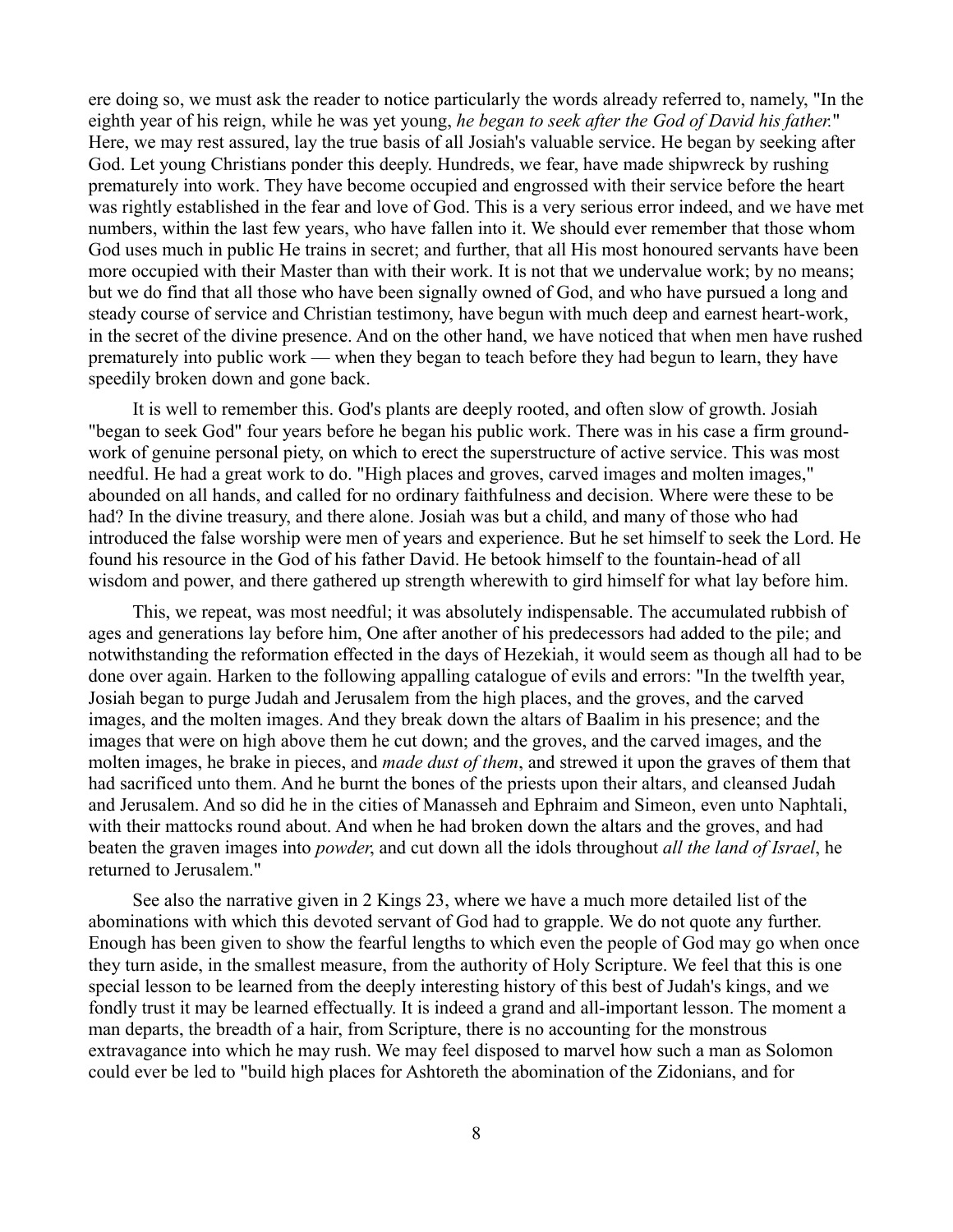Chemosh the abomination of the Moabites, and for Milcom the abomination of the children of Ammon." But then we can easily see how that having in the first place disobeyed the Word of his Lord in going to those nations for wives, he easily enough fell into the deeper error of adopting their worship.

But, Christian reader, let us remember that all the mischief, all the corruption and confusion, all the shame and dishonour, all the reproach and blasphemy, had its origin in the neglect of the Word of God. We cannot possibly ponder this fact too deeply. It is solemn, impressive, and admonitory beyond expression. It has ever been a special design of Satan to lead God's people away from Scripture. He will use anything and everything for this end — tradition, the church so-called, expediency, human reason, popular opinion, reputation and influence, character, position, and usefulness — all those he will use in order to get the heart and conscience away from that one golden sentence — that divine, eternal motto, "IT IS WRITTEN." All that enormous pile of error which our devoted young monarch was enabled to "grind into *dust*, and beat into *powder*" — all, all had its origin in the gross neglect of this most precious sentence. It mattered little to Josiah that all these things could boast of antiquity, and the authority of the fathers of the Jewish nation. Neither was he moved by the thought that these altars and high places, these groves and images, might be regarded as proofs of largeness of heart, breadth of mind, and a liberality of spirit that spurned all narrowness, bigotry, and intolerance — that *would* not be confined within the narrow bounds of Jewish prejudice, but could travel forth through the wide, wide world, and embrace all in a circle of charity and brotherhood. None of these things, we are persuaded, moved him. If they were not based upon "Thus saith the Lord," he had but one thing to do with them, and that was to "*beat them into powder*."

## Part 3

The various periods in the life of Josiah are very strongly marked. "In the *eighth* year of his reign, he began to seek after the God of David his father"; "in the *twelfth* year he began to purge Judah and Jerusalem"; and "in the *eighteenth* year of his reign, when he had purged the land and the house, he sent Shaphan the son of Azaliah, and Maaseiah the governor of the city, and Joah the son of Joahaz the recorder, to repair the house of the Lord his God."

Now in all this we can mark that progress which ever results from a real purpose of heart to serve the Lord. "The path of the just is as a shining light, which shineth more and more unto the perfect day." Such was the path of Josiah; and such, too, may be the path of the reader, if only he is influenced by the same earnest purpose. It does not matter what the circumstances may be. We may be surrounded by the most hostile influences, as Josiah was in his day; but a devoted heart, an earnest spirit, a fixed purpose, will, through grace, lift us above all, and enable us to press forward from stage to stage of the path of true discipleship.

If we study the first twelve chapters of the book of Jeremiah, we shall be able to form some idea of the condition of things in the days of Josiah. There we meet with such passages as the following: "I will utter My judgments against them touching *all their wickedness*, who have forsaken Me, and have *burned incense unto other gods, and worshipped the works of their own hands*. Thou therefore gird up thy loins, and arise, and speak unto them all that I command thee: *be not dismayed at their faces*, lest I confound thee before them." "Wherefore I will yet plead with you, saith the Lord, and with your children's children will I plead. For pass over the isles of Chittim, and see; and send unto Kedar, and consider diligently, and see if there be such a thing. Hath a nation changed their gods, which are yet no gods? but My people have changed their glory for that which doth not profit." So also in the opening of Jeremiah 3, we find the most terrible imagery used to set forth the base conduct of "backsliding Israel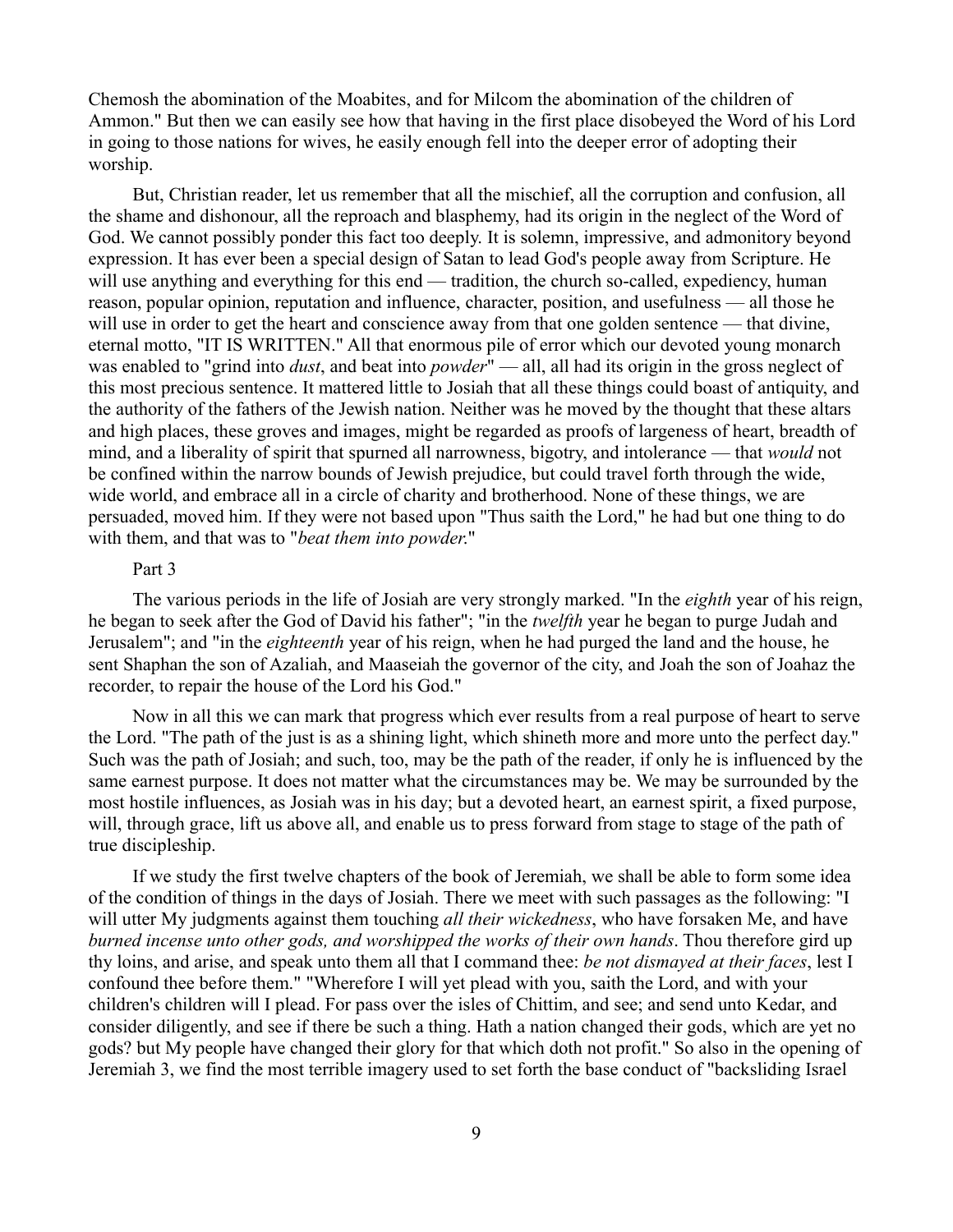and treacherous Judah." Harken to the following glowing language in Jeremiah 4: "Thy way and thy doings have procured these things unto thee; this is thy wickedness, because it is bitter, because it reacheth unto thy heart. My bowels! my bowels! I am pained at my very heart; my heart maketh a noise in me; I cannot hold my peace, because thou hast heard, O my soul, the sound of the trumpet, the alarm of war. Destruction upon destruction is cried; for the whole land is spoiled: suddenly are my tents spoiled, and my curtains in a moment. How long shall I see the standard, and hear the sound of the trumpet? For My people are foolish, they have not known Me; they are sottish children, and they have none understanding: they are wise to do evil, but to do good they have no knowledge. I beheld the earth, and lo, it was without form and void; and the heavens, and they had no light. I beheld the mountains, and, lo, they trembled, and all the hills moved lightly. I beheld, and, lo, there was no man, and all the birds of the heavens were fled. I beheld, and, lo, the fruitful place was a wilderness, and all the cities thereof were broken down at the presence of the Lord, and by His fierce anger."

What vivid language! The whole scene seems, in the vision of the prophet, reduced to primaeval chaos and darkness. In short, nothing could be more gloomy than the aspect here presented. The whole of these opening chapters should be carefully studied, if we would form a correct judgement of the times in which Josiah's lot was cast. They were evidently times characterised by deep seated and widespread corruptions, in every shape and form. High and low, rich and poor, learned and ignorant, prophets, priests, and people — all presented an appalling picture of hollowness, deceit, and heartless wickedness, which could only be faithfully portrayed by an inspired pen.

But why dwell upon this? Why multiply quotations in proof of the low moral condition of Israel and Judah in the days of king Josiah? Mainly to show that, no matter what may be our surroundings, we can individually serve the Lord, if only there be the purpose of heart to do so. Indeed, it is in the very darkest times that the light of true devotedness shines forth most brightly. It is thrown into relief by the surrounding gloom. The very circumstances which indolence and unfaithfulness would use as a plea for yielding to the current will only furnish a devoted spirit with a plea for making head against it. If Josiah had looked around him, what would he have seen? treachery, deceit, corruption, and violence. Such was the state of public morals. And what of religion? Errors and evils in every imaginable shape. Some of these were hoary with age. They had been instituted by *Solomon* and left standing by *Hezekiah*. Their foundations had been laid amid the splendours of the reign of Israel's wisest and wealthiest monarch, and the most pious and devoted of Josiah's predecessors had left them as they found them.

Who, then, was Josiah, that he should presume to overturn such venerable institutions? What right had he, a mere youth, raw and inexperienced, to set himself in opposition to men so far beyond him in wisdom, intelligence, and mature judgement? Why not leave things as he found them? Why not allow the current to flow peacefully on through those channels which had conducted it for ages and generations? Disruptions are hazardous. There is always great risk in disturbing old prejudices.

These and a thousand kindred questions might doubtless have exercised the heart of Josiah; but the answer was simple, direct, clear and conclusive. It was not the judgement of Josiah against the judgement of his predecessors, but it was the judgement of God against all. This is a most weighty principle for every child of God and every servant of Christ. Without it, we can never make head against the tide of evil which is flowing around us. It was this principle which sustained Luther in the terrible conflict which he had to wage with the whole of Christendom. He too, like Josiah, had to lay the axe to the root of old prejudices, and shake the very foundation of opinions and doctrines which had held almost universal sway in the Church for over a thousand years. How was this to be done? Was it by setting up the judgement of Martin Luther against the judgement of popes and cardinals, councils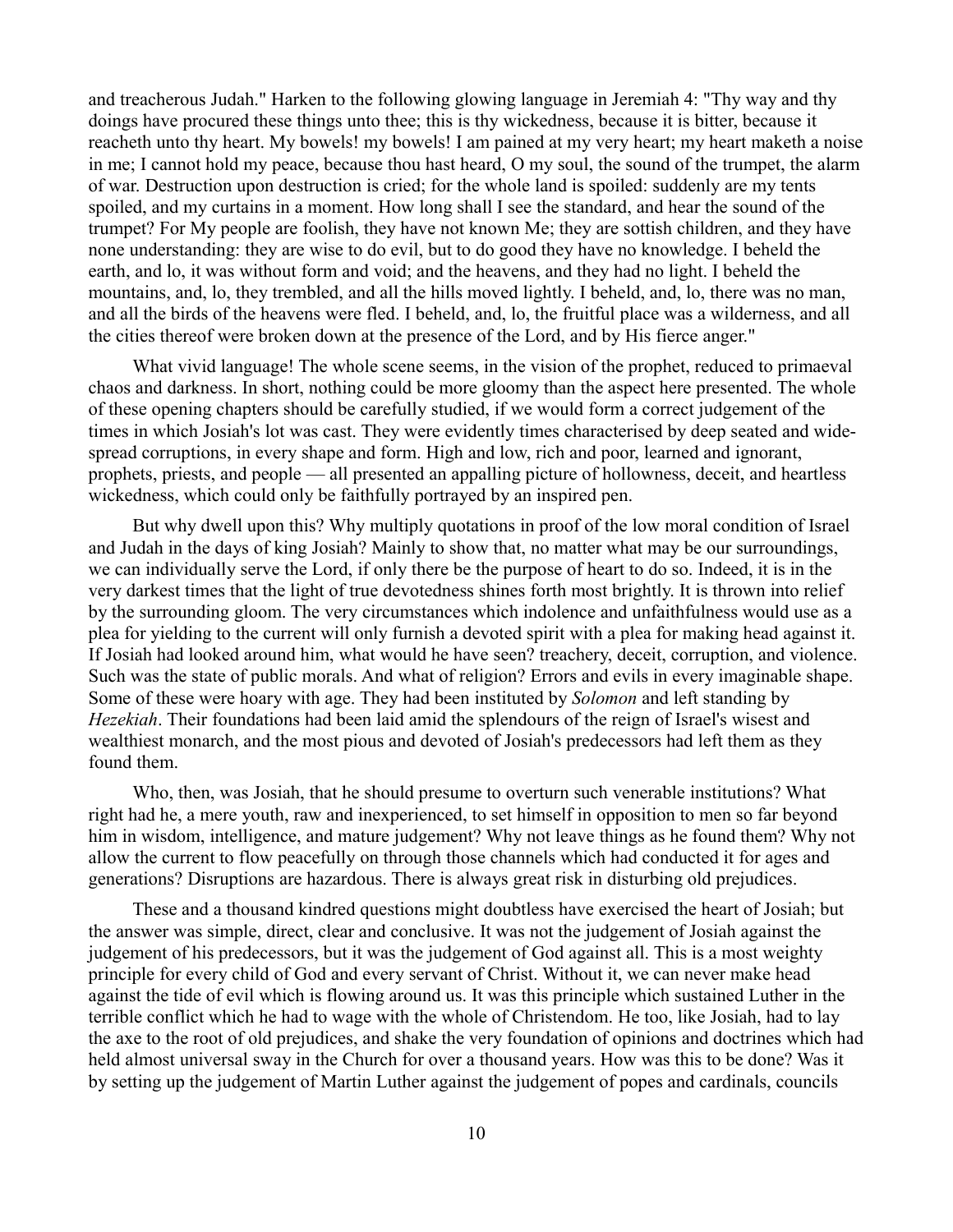and colleges, bishops and doctors? Assuredly not. This would never have brought about the Reformation. It was not Luther *versus* Christendom, but Holy Scripture versus Error.

Reader, ponder this! We feel it is a grand and all important lesson for this moment, as it surely was for the days of Luther and for the days of Josiah. we long to see the supremacy of Holy Scripture — the paramount authority of the Word of God — the absolute sovereignty of divine revelation reverently owned throughout the length and breadth of the Church of God. We are convinced that the enemy is diligently seeking, in all quarters and by all means, to undermine the authority of the Word, and to weaken its hold upon the human conscience. And it is because we feel this that we seek to raise, again and again, a note of solemn warning, as also to set forth, according to our ability, the vital importance of submitting, in all things, to the inspired testimony — the voice of God in Scripture. It is not sufficient to render a merely formal assent to that popular statement, "The Bible, and the Bible alone, is the religion of Protestants." We want more than this We want to be, in all things, absolutely governed by the authority of Scripture — not by our fellow-mortal's interpretation of Scripture, but by Scripture itself. We want to have the conscience in a condition to yield, at all times, a true response to the teachings of the divine Word.

This is what we have so vividly illustrated in the life and times of Josiah, and particularly in the transactions of the eighteenth year of his reign, to which we shall now call the reader's attention. This year was one of the most memorable, not only in the history of Josiah, but in the annals of Israel. It was signalised by two great facts, namely, *the discovery of the book of the law and the celebration of the feast of the Passover*. Stupendous facts! — facts which have left their impress upon this most interesting period, and rendered it pre-eminently fruitful in instruction to the people of God in all ages.

It is worthy of note that the discovery of the book of the law was made during the progress of Josiah's reformatory measures. It affords one of the ten thousand proofs of that great practical principle that "to him that hath shall more be given"; and again, "If any man will *do* His will, he *shall know* of the doctrine."

"Now in the eighteenth year of his reign, when he had purged the land and the house, he sent Shaphan the son of Azaliah, and Maaseiah the governor of the city, and Joah the son of Joahaz the recorder, to repair the house of the Lord his God. And when they came to Hilkiah the priest, they delivered the money that was brought into the house of God.... And when they brought out the money that was brought into the house of the Lord, Hilkiah the priest found a book of the law of the Lord given by Moses. And Hilkiah the priest answered and said to Shaphan the scribe, I have found the book of the law in the house of the Lord. And Hilkiah delivered the book to Shaphan. And Shaphan carried the book to the king.... And Shaphan read it before the king. And it came to pass, when the king had heard the words of the law, that he rent his clothes" (2 Chr. 34:8-19).

Here we have a tender conscience bowing under the action of the Word of God. This was one special charm in the character of Josiah. He was, in truth, a man of a humble and contrite spirit, who trembled at the Word of God. Would that we all knew more of this! It is a most valuable feature of the Christian character. We certainly do need to feel much more deeply the weight, authority, and seriousness of Scripture. Josiah had no question whatever in his mind as to the genuineness and authenticity of the words which Shaphan had read in his hearing. We do not read of his asking, "How am I to know that this is the Word of God?" No; he trembled at it; he bowed before it; he was smitten down under it; he rent his garments. He did not presume to sit in judgement upon the Word of God, but, as was meet and right, he allowed the Word to judge him.

Thus it should ever be. If man is to judge Scripture, then Scripture is not the Word of God at all;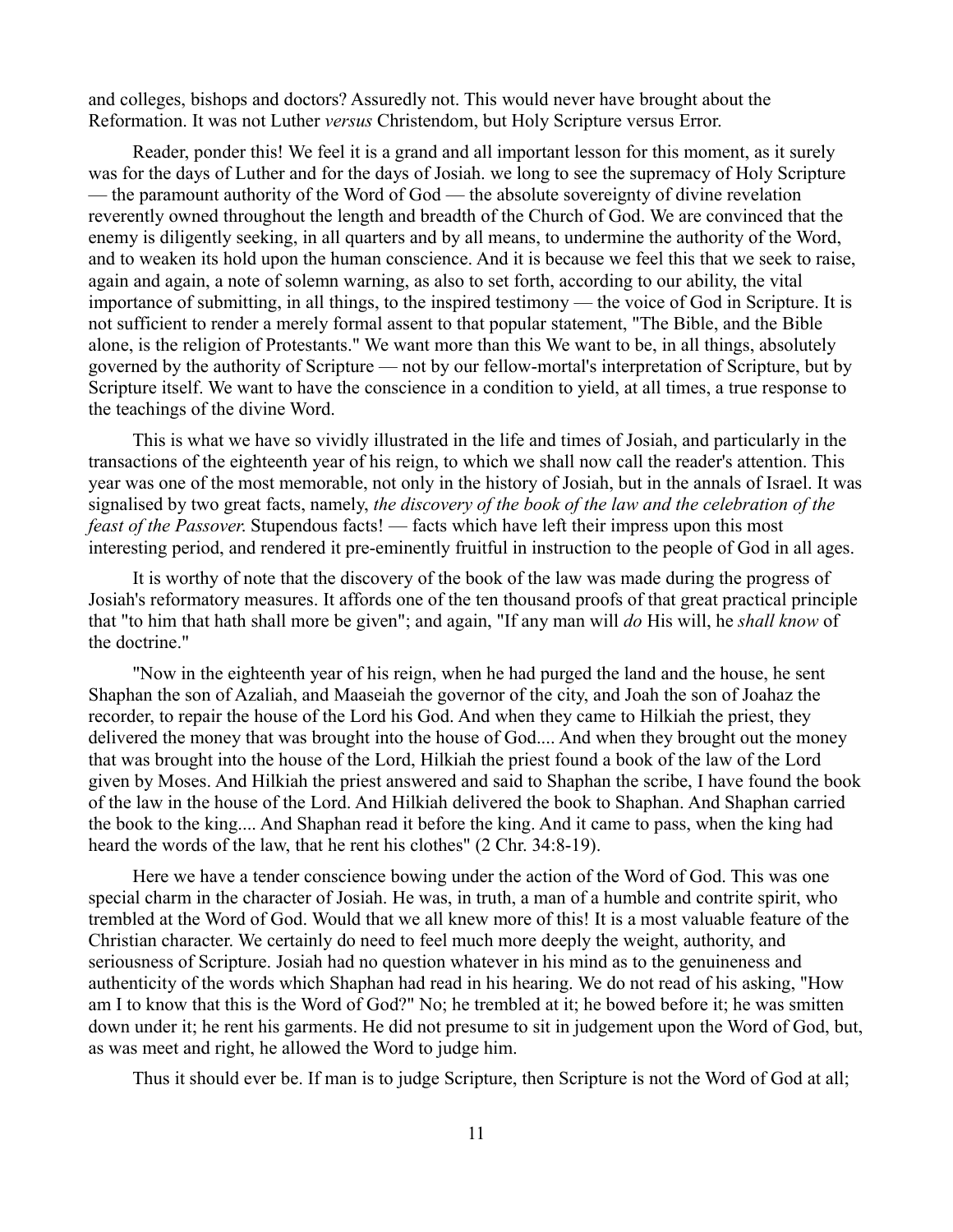but if Scripture is in very truth the Word of God, then it must judge man. And so it is and so it does. Scripture is the Word of God, and it judges man thoroughly. It lays bare the very roots of his nature it opens up the foundations of his moral being. It holds up before him the only faithful mirror in which he can see himself perfectly reflected. This is the reason why man does not like Scripture — cannot bear it — seeks to set it aside — delights to pick holes in it — dares to sit in judgement upon it. It is not so in reference to Other books. Men do not trouble themselves so much to discover and point out Flaws and Discrepancies in Homer or Herodotus, Aristotle or Shakespeare. No; but Scripture judges them judges their ways, their lusts. hence the enmity of the natural mind to that most precious and marvellous Book, which, as we have already remarked, carries its own credentials with it to every divinely prepared heart. There is a power in Scripture which must bear down all before it. All must bow down under it, sooner or later. "The word of God is quick and powerful, and sharper than any twoedged sword, piercing even to the dividing asunder of soul and spirit, and of the joints and marrow, and is a discerner of the thoughts and intents of the heart. Neither is there any creature that is not manifest in His Sight; but all things are naked and opened unto the eyes of Him with whom we have to do" (Heb. 4: 12-13).

Josiah found it to be even so. The Word of God pierced him through and through. "And it came to pass, when the king had heard the words of the law, that he rent his clothes. And the king commanded Hilkiah, and Ahikam the son of Shaphan, and Abdon the son of Micah, and Shaphan the scribe, and Asaiah a servant of the kings, saying, Go inquire of the Lord for me, and for them that are left in Israel and in Judah, concerning the words of the book that is found; for great is the wrath of the Lord that is poured out upon us, because our fathers have not kept the word of the Lord, to do after all that is written in this book." What a striking contrast between Josiah, with contrite heart, exercised conscience, and rent garments, bowing down under the mighty action of the Word of God, and our modern sceptics and infidels, who, with appalling audacity, dare to sit in judgement upon that very same Word. Oh that men would be wise in time, and bow their hearts and consciences in reverent submission to the Word of the living God before that great and terrible day of the Lord in the which they shall be compelled to bow, amid "weeping and wailing and gnashing of teeth."

God's Word shall stand forever, and it is utterly vain for man to set himself up in opposition to it, or seek by his reasonings and sceptical speculations lo find out errors and contradictions in it. "Forever, O Lord, Thy word is settled in heaven." "Heaven and earth shall pass away, but My words shall not pass away." "The word of the Lord endureth forever." Of what possible use is it, therefore, for man to resist the Word of God? He can gain nothing; but oh! what may he lose? If man could prove the Bible false, what should he gain? but if it be true after all, what does he lose? A serious inquiry! May it have its weight with any reader whose mind is at all under the influence of rationalistic or infidel notions.

We shall now proceed with our history.

"And Hilkiah and they that the king had appointed went to Huldah the prophetess, the wife of Shallum the son of Tikvath, the son of Hasrah, keeper of the wardrobe; (now she dwelt in Jerusalem, in the college;) and they spake to her to that effect." At the opening of this paper we referred to the fact of a child of eight years old being on the throne of David as indicative of the condition of things amongst the people of God. Here, too, we are arrested by the fact that the prophetic office was filled by a woman. It surely tells a tale. Things were low; but the grace of God was unfailing and abundant, and Josiah was so thoroughly broken down that he was prepared to receive the communication of the mind of God through whatever channel it might reach him. This was morally lovely. It might, to nature's view, seem very humiliating for a king of Judah to have recourse to a woman for counsel; but then that woman was the depository of the mind of God, and this was quite enough for a humble and a contrite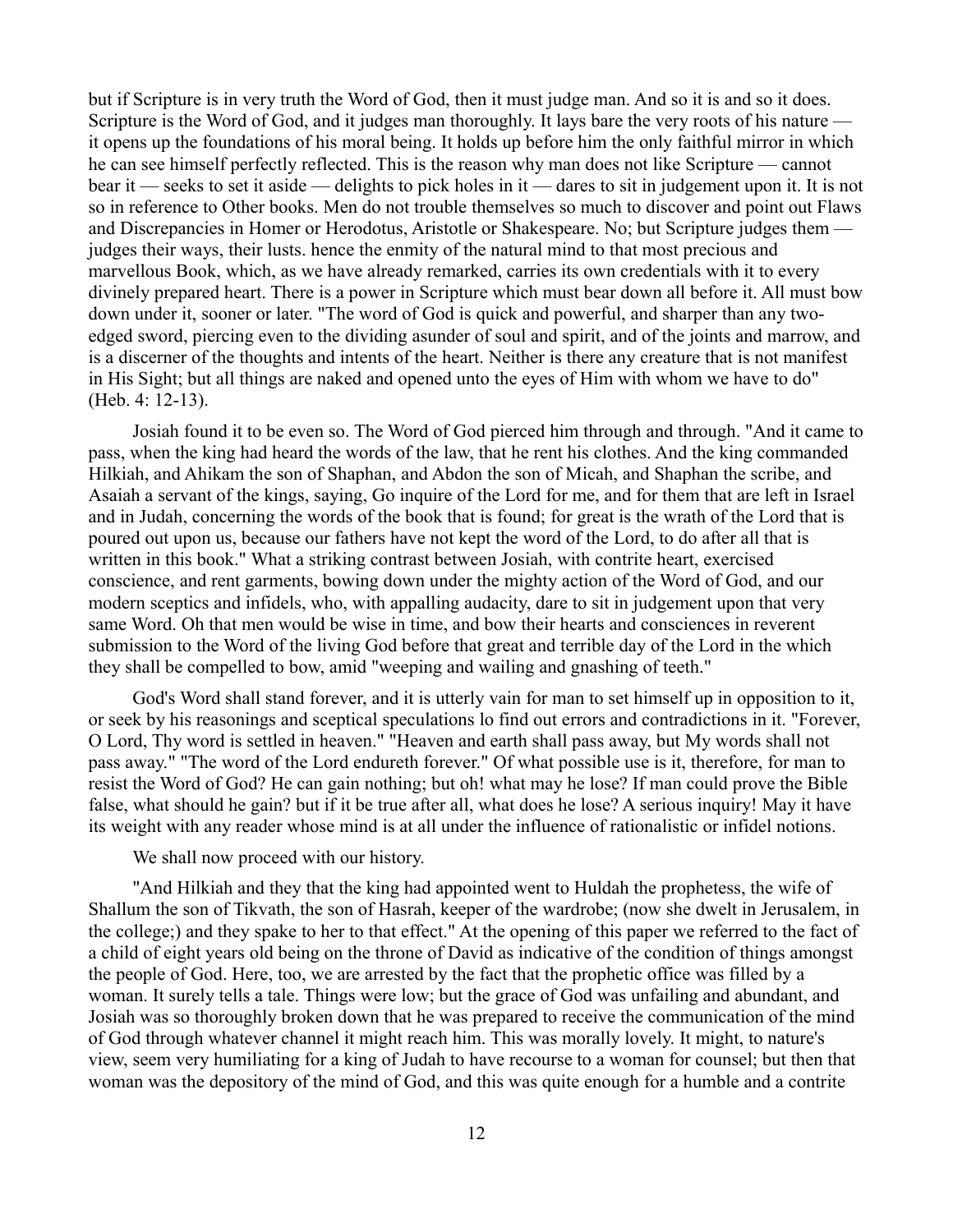spirit like Josiah's. He had thus far proved that his one grand desire was to know and do the will of God, and hence it mattered not by what vehicle the voice of God was conveyed to his ear, he was prepared to hear and obey.

Christian reader, let us consider this. We may rest assured that herein lies the true secret of divine guidance. "The meek will He guide in judgement, and the meek will He teach His way" (Ps. 25: 9). Were there more of this blessed spirit of meekness among us, there would be less confusion, less controversy, less striving about words to no profit. If we were all meek, we should all be divinely guided and divinely taught, and thus we should see eye to eye; we should be of one mind, and speak the same thing, and avoid much sad and humbling division and heart-burning.

See what a full answer the meek and contrite Josiah received from Huldah the prophetess — an answer both as to his people and as to himself. "And she answered them, Thus saith the Lord God of Israel, Tell ye the man that sent you to me, Thus saith the Lord, Behold, I will bring evil upon this place, and upon the inhabitants thereof, even all the curses that are written in the book which they have read before the king of Judah. Because *they have forsaken Me,* and have burned incense unto other gods, that they might provoke Me to anger with all the works of their hands; therefore My wrath shall be poured out upon this place, and shall not be quenched."

All this was but the solemn reiteration and establishment of what had already fallen upon the open and attentive ear of the king of Judah; but then it came with fresh force, emphasis, and interest, as a direct personal communication to himself It came enforced and enhanced by that earnest sentence, "Tell ye *the man* that sent you to me."

But there was more than this. There was a gracious message directly concerning Josiah himself. "And as for the king of Judah, who sent you to inquire of the Lord, so shall ye say unto him, Thus saith the Lord God of Israel concerning the words which thou hast heard: *Because thy heart was tender*, and thou didst *humble thyself before God* when thou heardest His words against this place, and against the inhabitants thereof, and *humbledst thyself before Me*, and didst rend thy clothes and *weep before Me*; I have even heard thee also, saith the Lord. Behold, I will gather thee to thy fathers, and thou shalt be gathered to thy grave in peace, neither shall thine eyes see all the evil that I will bring upon this place and upon the inhabitants of the same. So they brought the king word again" (2 Chr. 34: 23-28).

All this is full of instruction and encouragement for us in this dark and evil day. It teaches us the immense value, in the divine estimation Of deep personal exercise of soul and contrition of heart. Josiah might have deemed the case hopeless — that nothing could avert the mighty tide of wrath and judgement which was about to roll over the city of Jerusalem and the land of Israel — that any movement of his must prove utterly unavailing — that the divine purpose was settled — the decree gone forth, and that, in short, he had only to stand by and let things take their course. But Josiah did not reason thus. No; he bowed before the divine testimony. He humbled himself, rent his clothes, and wept. God took knowledge of this. Josiah's penitential tears were precious to Jehovah, and though the appalling judgement had to take its course, yet the penitent escaped. And not only did he himself escape, but he became the honoured instrument in the Lord's hand of delivering others also. He did not abandon himself to the influence of a pernicious fatalism, but in brokenness of spirit and earnestness of heart he cast himself upon God, confessing his own sins and the sins of his people And then, when assured of his own personal deliverance, he set himself to seek the deliverance of his brethren also. This is a fine moral lesson for the heart. May we learn it thoroughly.

Part 4

It is deeply interesting and instructive to mark the actings of Josiah when his heart and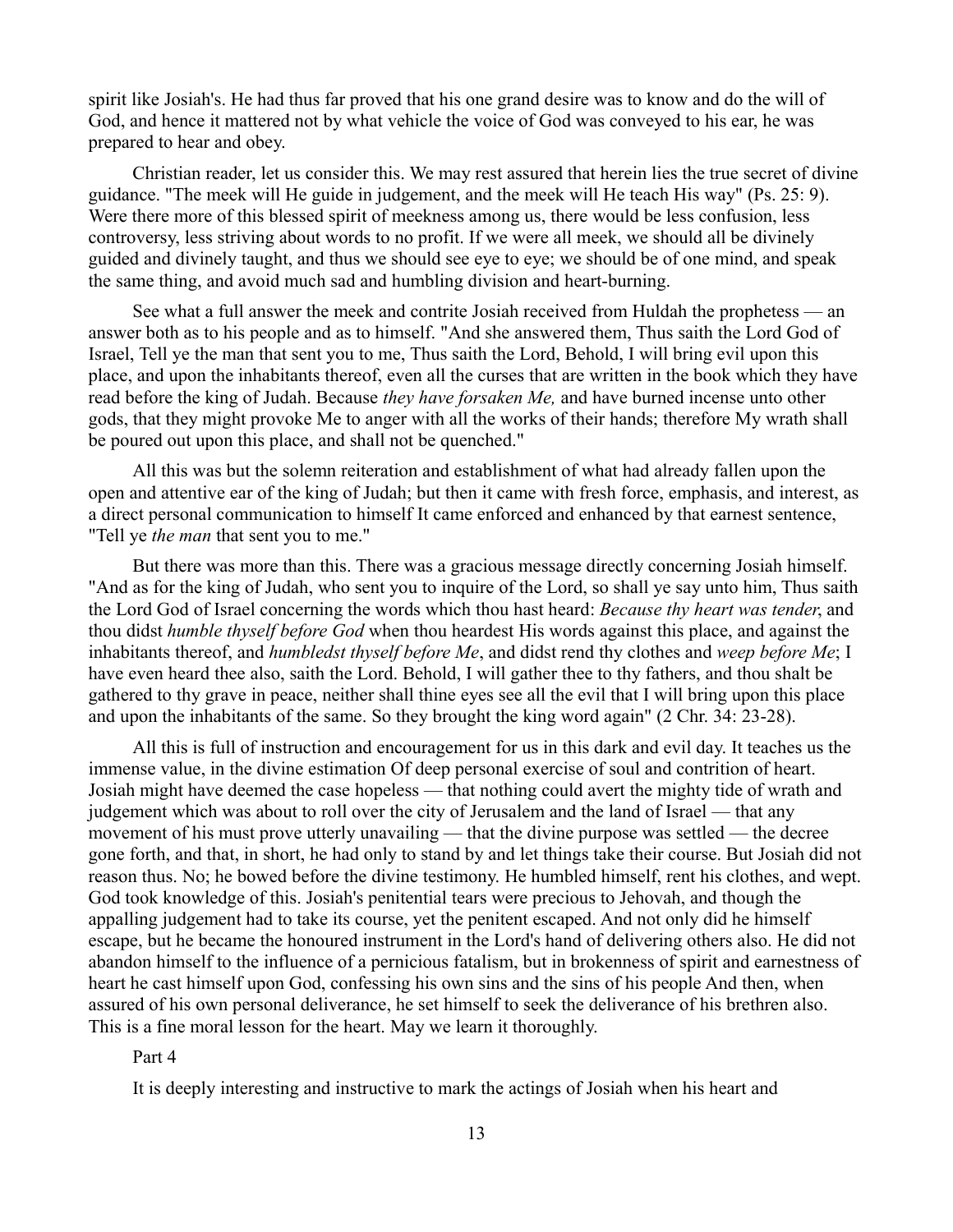conscience had been brought under the powerful influence of the Word of God. He not only bowed down under that Word himself, but he sought to lead others to bow likewise. This must ever be the case where the work is real. It is impossible for a man to feel the weight and solemnity of truth and not seek to bring others under its action. No doubt a quantity of truth may be held in the intellect — held superficially — held in a merely speculative, notional way; but this will have no practical effect; it does not tell upon the heart and conscience after a divine, living fashion; it does not affect the life and character And inasmuch as it does not affect our own souls, neither will our mode of presenting it be very likely to act with much power upon others. True, God is sovereign, and He may use His own Word even when spoken by one who has never really felt its influence; but we are speaking now of what may properly and naturally be looked for; and we may rest assured that the best way in which to make others feel deeply is to feel deeply ourselves.

Take any truth you please. Take, for example, the glorious truth of the Lord's coming How is a man most likely to affect his hearers by the presentation of this truth? Unquestionably by being deeply affected himself. If the heart be under the power of that solemn word, "the Lord is at hand" — if this fact be realized in all its solemnity as to the world, and in its sweet attractiveness as to the believer individually and the Church collectively, then it will assuredly be presented in a way calculated to move the hearts of the hearers. It is easy to see when a man *feels* what he is saying. There may be a very clear and clever exposition of the doctrine of the second advent, and of all the collateral truths; but if it be cold and heartless, it will fall powerless on the ears of the audience. In order to speak to *hearts*, on any subject, the heart of the speaker must feel it. What was it that gave such power to Whitefield's discourses? It was not the depth or the range of truth contained in them, as is manifest to any intelligent reader. No. The secret of their mighty efficacy lay in the fact that the speaker *felt* what he was saying. Whitefield wept over the people, and no marvel if the people wept under Whitefield. He must be a hardened wretch indeed who can sit unmoved under a preacher who is shedding tears for his soul's salvation.

Let us not be misunderstood. We do not mean to say that anything in a preacher's manner can of itself convert a soul. Tears cannot quicken earnestness cannot regenerate. It is "not by might, nor by power, but by My Spirit, saith the Lord." It is only by the powerful action of the Word and Spirit of God that any soul can be born again. All this we fully believe, and would ever bear in mind but at the same time, we as fully believe and would also bear in mind that God blesses earnest preaching and souls are moved by it. We have far too much mechanical preaching — too much routine work — too much of what may justly be called *going through a service*. We want more earnestness, more depth of feeling, more intensity, more power to weep over the souls of men, a more influential and abiding sense of the awful doom of impenitent sinners, the value of an immortal soul, and the solemn realities of the eternal world. We are told that the famous Garrick was once asked by a bishop how it was that he produced far more powerful results by his fiction than the bishop could by preaching truth. The reply of the actor is full of force. "My lord," said he, "the reason is obvious: I speak fiction as though it were truth, whereas you speak truth as though it were fiction."

Alas! it is much to be feared that too many of us speak truth in the same way, and hence the little result. We are persuaded that earnest, faithful preaching is one of the special wants of this our day. There are a few here and there, thank God, who seem to *feel* what they are at — who stand before their audience as those who consider themselves as channels of communication between God and their fellows — men who are really bent on their work — bent, not merely on preaching and teaching, but on saving and blessing souls. The grand business of the evangelist is to *bring* the soul and Christ together; the business of the teacher and pastor is to *keep* them together. True it is, most blessedly true,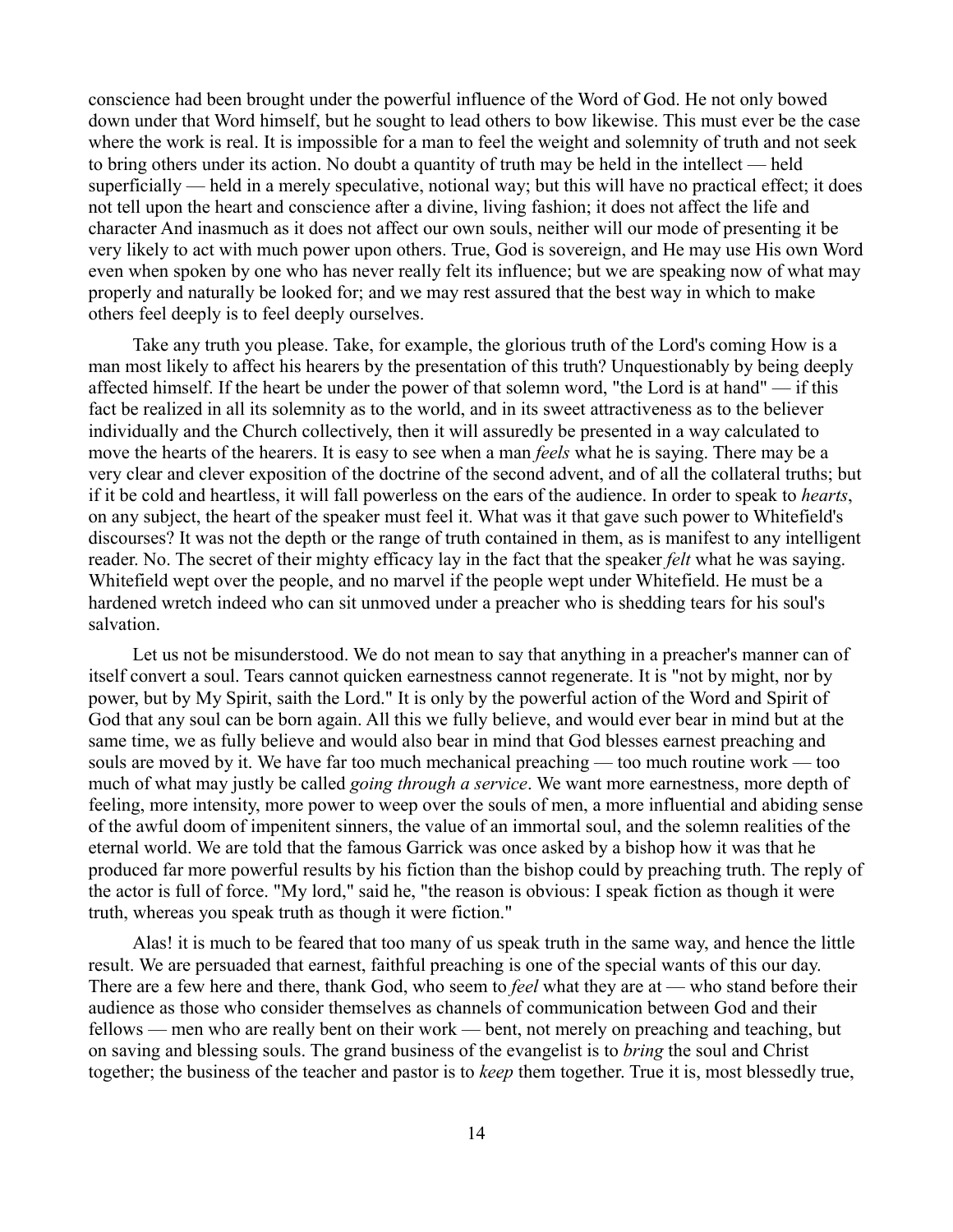that God is glorified and Jesus Christ magnified by the unfolding of truth, whether men will hear or whether they will forbear; but is this fact to be allowed to interfere, in the smallest degree, with the ardent desire for *results* in reference to souls? We do not for a moment believe it. The preacher should look for results, and should not be satisfied without them. He should no more think of being satisfied to go on without results than the husbandman thinks of going on from year to year without a crop. Some preachers there are who only succeed in preaching their hearers away, and then they content themselves by saying, "We are a sweet savour to God." Now, we believe this is a great mistake, and a fatal delusion. What we want is to live before God for the results of our work — to wait upon Him — to agonise in prayer for souls — to throw all our energies into the work — to preach as though the whole thing depended upon us, although knowing full well that we can do just nothing, and that our words must prove as the morning cloud if not fastened as a nail in a sure place by the Master of assemblies. We are convinced that, in the divine order of things, the earnest workman must have the fruit of his labour; and that according to his faith, so shall it be. There may be exceptions, but as a general rule, we may rest assured that a faithful preacher, will, sooner or later, reap fruit.

We have been drawn into the foregoing line of thought while contemplating the interesting scene in the life of Josiah presented to us at the close of 2 Chronicles 34. It will be profitable for us to dwell upon it. Josiah was a man thoroughly in earnest. He felt the power of truth in his own soul, and he could not rest satisfied until he gathered the people around him, in order that the light which had shone upon him might shine upon them likewise. He did not, he could not, rest in the fact that he was to be gathered to his grave in peace — that his eyes were not to see the evil that was coming upon Jerusalem — that he was to escape the appalling tide of judgement which was about to roll over the land. No, he thought of others, he felt for the people around him; and inasmuch as his own personal escape stood connected with and based upon his true penitence and humiliation under the mighty hand of God, so he would seek, by the action of that Word which had wrought so powerfully in his own heart, to lead others to like penitence and humiliation.

"Then the king sent and gathered together all the elders of Judah and Jerusalem. And the king went up into the house of the Lord, and all the men of Judah, and the inhabitants of Jerusalem, and the priests, and the Levites, and all the people, great and small and he read in their ears all the words of the book of the covenant that was found in the house of the Lord. And the king stood in his place, and made a covenant before the Lord to walk after the Lord, and to keep His commandments and His testimonies and his statutes *with all his heart and with all his soul*, to perform the words of the covenant which are written in this book. And he caused all that were present in Jerusalem and Benjamin to stand to it. And the inhabitants of Jerusalem did according to the covenant of God, the God of their fathers. And Josiah took away all the abominations out of all the countries that pertained to the children of Israel, and made all that were present in Israel to serve, even to serve the Lord their God. And all his days they departed not from following the Lord, the God of their fathers."

There is a fine moral lesson in all this for us — yea, many lessons to which we, with all our light, knowledge, and privilege, may well sit down. What first of all strikes us at this moment is the fact that Josiah felt his responsibility to those around him. He did not put his light under a bushel, but rather allowed it to shine for the full benefit and blessing of others. This is all the more striking, inasmuch as that great practical truth of the unity of all believers in one body was not known to Josiah, because not revealed by God. The doctrine contained in that one brief sentence, "There is one body and one Spirit," was not made known until long after the times of Josiah, even when Christ the risen Head had taken His seat at the right hand of the Majesty in the heavens.

But although this truth was "hid in God," nevertheless there was the unity of the nation of Israel.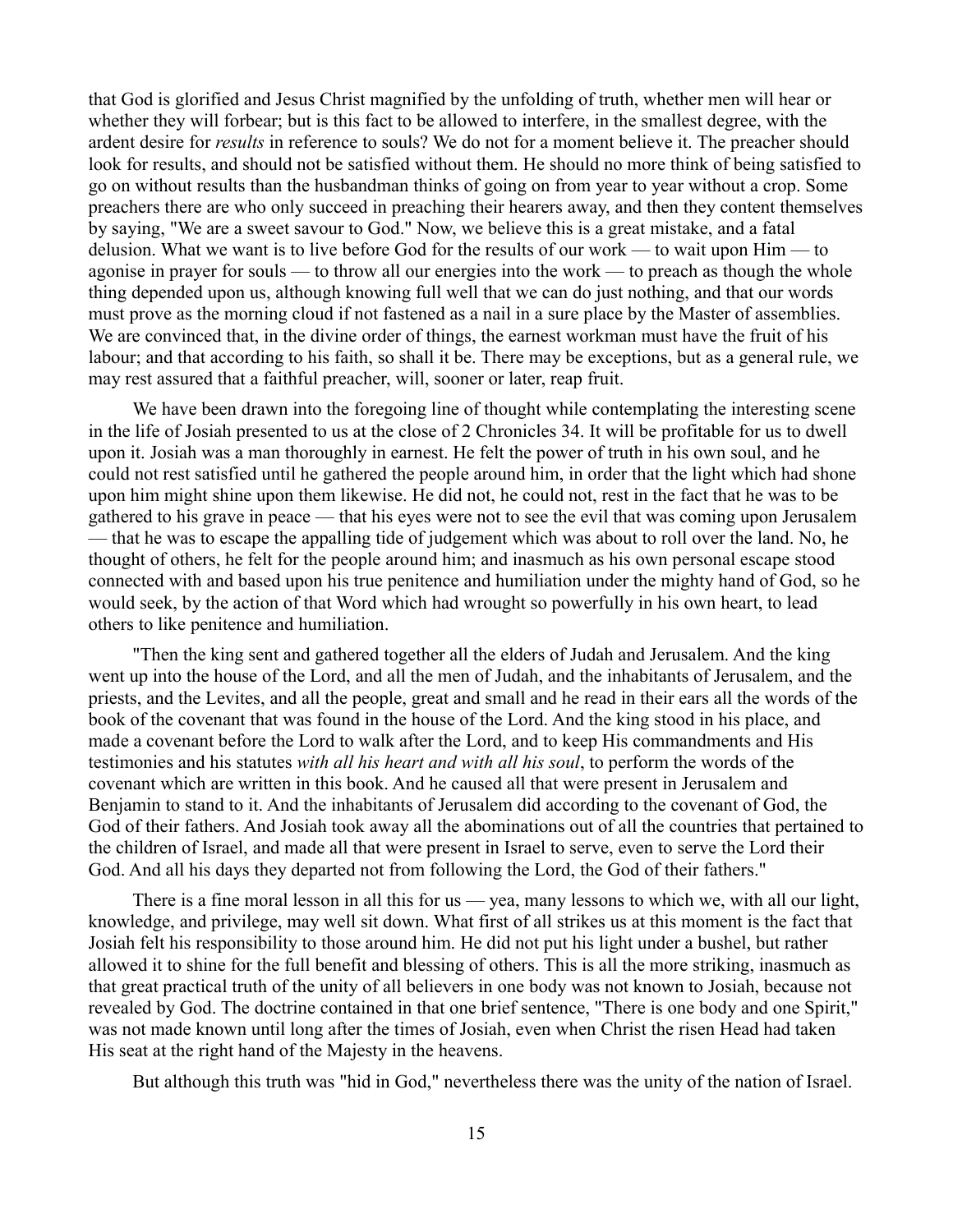There was a national unity, though there was not the unity of a body; and this unity was always recognized by the faithful, whatever might be the outward condition of the people. The twelve loaves on the table of show-bread in the sanctuary were the divine type of the perfect unity and yet the perfect distinctness of the twelve tribes. The reader can see this in Leviticus 24. It is full of interest, and should be deeply pondered by every student of Scripture and every earnest lover of the ways of God. During the dark and silent watches of the night, the seven lamps of the golden candlestick threw their light upon the twelve loaves ranged by the hand of the high-priest according to the commandment of God upon the pure table. Significant figure!

It was on this grand truth that Elijah the Tishbite took his stand, when on Mount Carmel he built an altar "with twelve stones, according to the number of the tribes of the sons of Jacob, unto whom the word of the Lord came, saying, "Israel shall be thy name" (1 Kings 18). To this same truth Hezekiah had regard when he commanded "that the burnt-offering and the sin-offering should be made for *all Israel*" (2 Chr. 29: 24). Paul, in his day referred to this precious truth, when in the presence of king Agrippa he spoke of "our twelve tribes, instantly serving God day and night" (Acts 26: 7).

Now, if any one of those men of faith had been asked, "Where are the twelve tribes?" could he have given an answer? could he have pointed them out? Assuredly he could; but not to sight — not to man's view, for the nation was divided — its unity was broken. In the days of Elijah and Hezekiah there were the ten tribes and the two; and in the days of Paul, the ten tribes were scattered abroad, and only a remnant of the two in the land of Palestine, under the dominion of Daniel's fourth beast. What then? Was the truth of God made of none effect by Israel's outward condition? Far be the thought! "Our twelve tribes" must never be given up. The unity of the nation is a grand reality to faith. It is as true at this moment as when Joshua pitched the twelve stones at Gilgal. The Word of our God shall stand forever. Not one jot or tittle of aught that He has spoken shall ever pass away.

Change and decay may mark the history of human affairs, death and desolation may sweep like a withering blast over earth's fairest scenes, but Jehovah will make good His every word, and Israel's twelve tribes shall yet enjoy the promised land, in all its length, breadth and fullness. No power of earth or hell shall be able to hinder this blessed consummation. And why? What makes us so sure? How can we speak with such absolute certainty? Simply because the mouth of the Lord hath spoken it. We may be more sure that Israel's tribes shall yet enjoy their fair inheritance in Palestine than that the house Of Tudor once held sway in England. The former we believe on the testimony of God, who cannot lie; the latter on the testimony of erring man.

It is of the utmost importance that the reader should be clear as to this, not only because of its special bearing upon Israel and the land of Canaan, but also because it affects the integrity of Scripture as a whole. There is a loose mode of handling the Word of God, which is at once dishonouring to Him and injurious to us. Passages which apply distinctly and exclusively to Jerusalem and to Israel are made to apply to the spread of the gospel and the extension of the Christian Church. This, to say the least of it, is taking a very unwarrantable liberty with divine revelation. Our God can surely say what He means, and as surely He means what He says; hence, when He speaks of Israel and Jerusalem, He does not mean the Church; and when He speaks of the Church, He does not mean Israel or Jerusalem.

Expositors and students of Scripture should ponder this. Let no one suppose that it is merely a question of prophetic interpretation. It is far more than this. It is a question of the integrity, value, and power of the Word of God. If we allow ourselves to be loose and careless in reference to one class of Scriptures, we are likely to be loose and careless as to another, and then our sense of the weight and authority of all Scripture will be sadly enfeebled.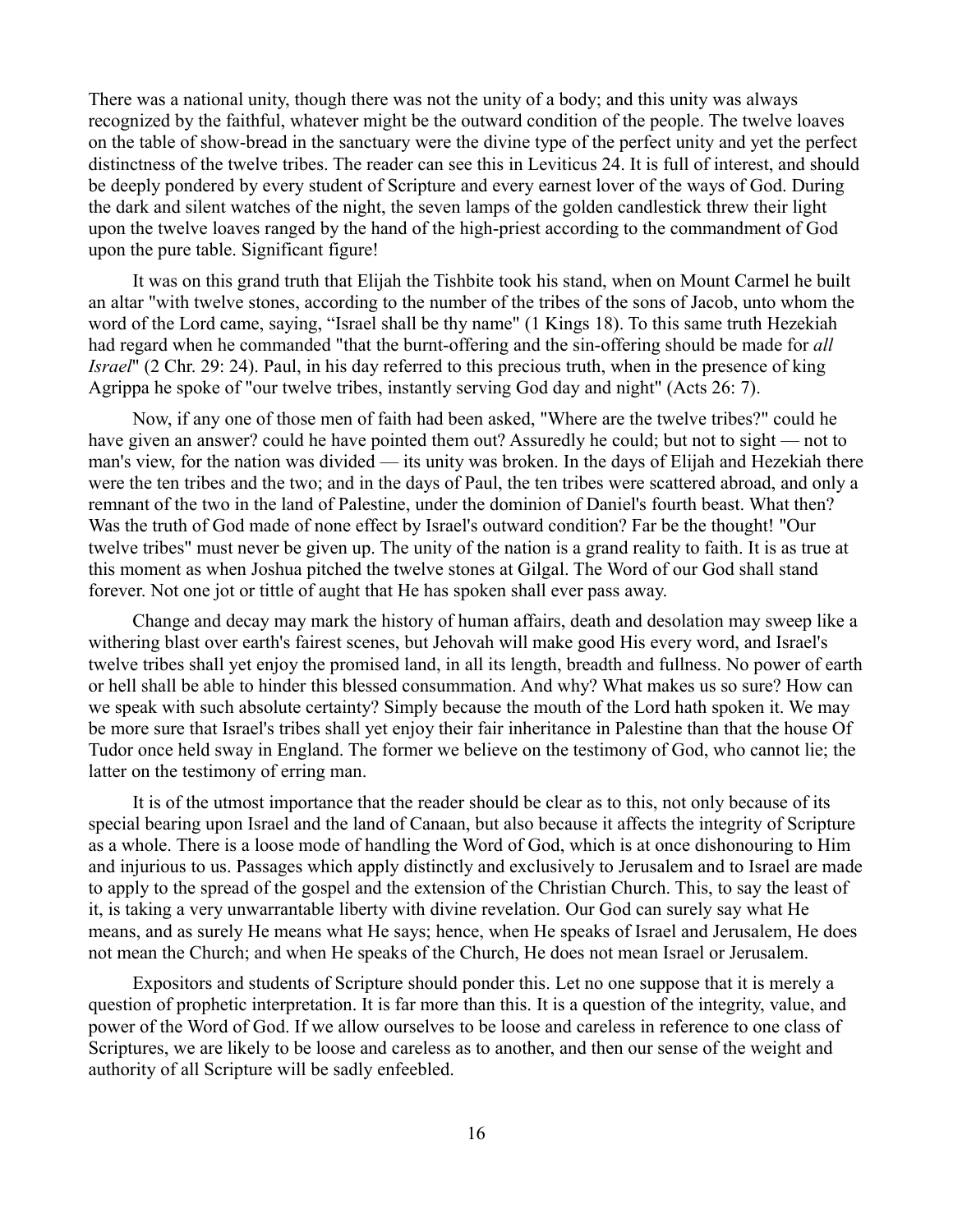But we must return to Josiah, and see how he recognized, according to his measure, the great principle on which we have been dwelling. He certainly proved no exception to the general rule, namely, that all the pious kings of Judah had regard to the *unity* of the nation of Israel, and never suffered their thoughts, their sympathies, or their operations to be confined within any narrower range than "our twelve tribes." The twelve loaves on the pure table were ever before the eye of God and ever before the eye of faith. Nor was this a mere speculation — a non-practical dogma — a dead letter. No; it was in every case a great practical, influential truth. "Josiah took away *all* the abominations out of *all the countries that pertained to the children of Israel*." This was acting in the fullest harmony with his pious predecessor, Hezekiah, who commanded that the burnt-offering and the sin offering should be made for *all Israel*.

And now, Christian reader, mark the application of all this to your own souls at this present moment. Do you heartily believe, upon divine authority, in the doctrine of the unity of the body of Christ? Do you believe that there is such a body on this earth now, united to its divine and living Head in Heaven by the Holy Ghost? Do you hold this great truth from God Himself, upon the authority of Holy Scripture? Do you, in one word, hold as a cardinal and fundamental truth of the New Testament the indissoluble unity of the Church of God? Do not turn round and ask, "Where is this to be seen?" This is the question which unbelief must ever put, as the eye rests upon Christendom's numberless sects and parties, and to which faith replies, as the eye rests upon that imperishable sentence, "There is one body and one Spirit." Mark the words! — "There *is*" It does not say there *was* at one time and there shall be again "one body." Neither does it say that such a thing exists in Heaven. No; but it says, "There is one body and one Spirit" now on this earth. Can this truth be touched by the condition of things in the professing Church? Has God's Word ceased to be true because man has ceased to be faithful? Will any one undertake to say that the unity of the body was only a truth for apostolic times, and that it has no application now, seeing that there is no exhibition of it?

Reader, we solemnly warn you to beware how you admit into your heart a sentiment so entirely infidel as this. Rest assured it is the fruit of positive unbelief in God's Word. No doubt, appearances argue against this truth; but what truth is it against which appearances do not argue? And say, is it on appearances that faith ever builds? Did Elijah build on appearances when he erected his altar of twelve stones, according to the number of the tribes of the sons of Jacob? Did king Hezekiah build on appearances when he issued that fine commandment that the burnt-offering and the sin-offering should be made for all Israel? Did Josiah build on appearances when he carried his reformatory operations into all the countries that pertained to the children of Israel? Surely not. They built upon the faithful Word of the God of Israel. That Word was true whether Israel's tribes were scattered or united. If God's truth is to be affected by outward appearances, or by the actings of men, then where are we? or what are we to believe? The fact is, there is hardly a truth in the entire compass of divine revelation to which we could with calm confidence commit our souls if we suffer ourselves to be affected by outward appearances.

No; reader, the only ground on which we can believe anything is this one eternal clause, "It is written"! Do you not admit this? Does not your whole soul bow down to it? Do you not hold it to be a principle entirely vital? We believe you do, as a Christian, hold, admit, and reverently believe this. Well, then, it is written, "There is one body and one Spirit" (Eph. 4). This is as clearly revealed in Scripture as that "we are justified by faith," or any other truth. Do outward appearances affect the saving, fundamental doctrine of justification by faith? Are we to call in question this precious truth because there is so little exhibition of its purifying power in the lives of believers? Who could admit such a fatal principle as this? What a complete upturning of all the foundations of our faith is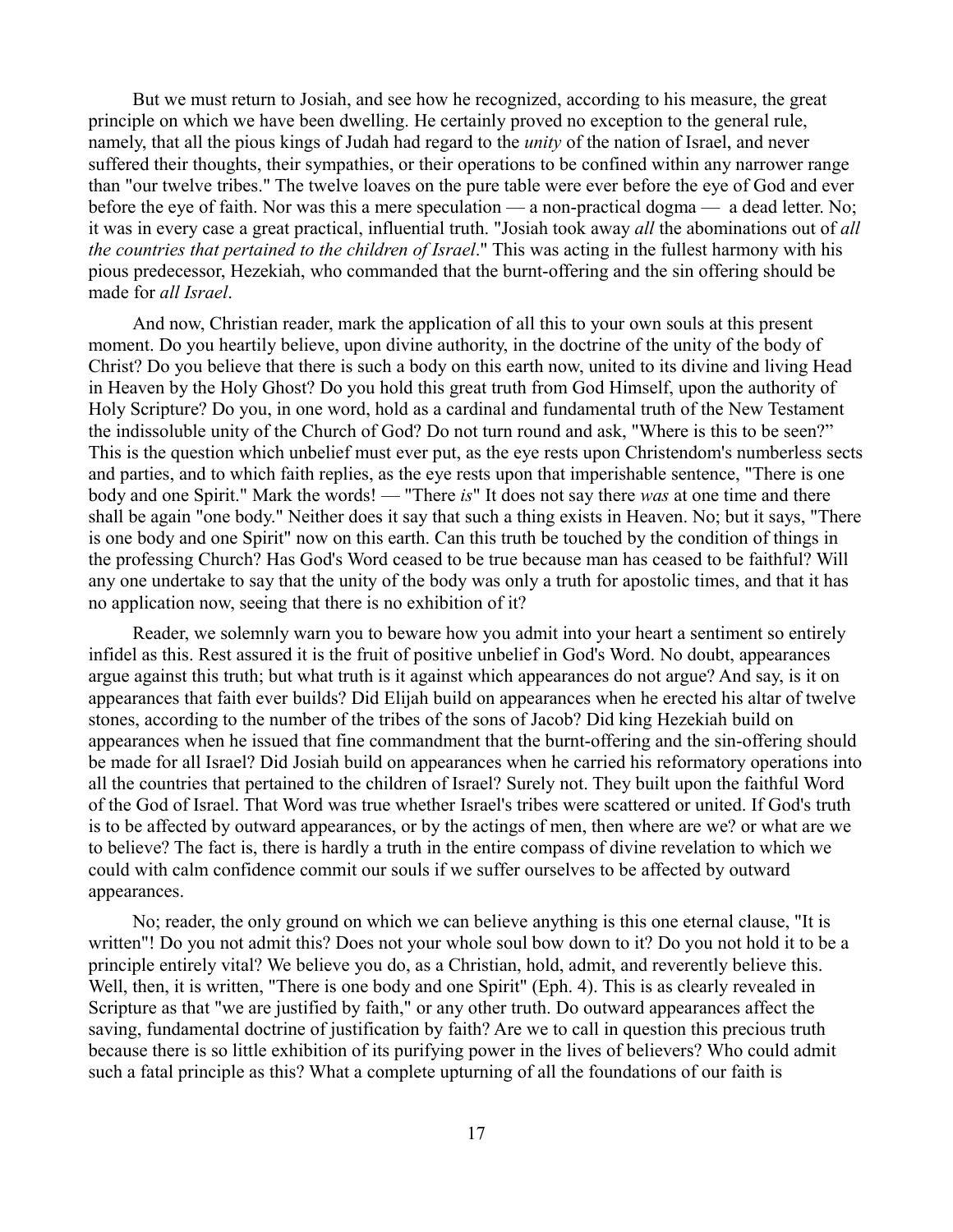necessarily involved in the admission of this most mischievous line of reasoning! We believe because it is written in the Word, not because it is exhibited in the world. Doubtless it ought to be exhibited, and it is our sin and shame that it is not. To this we shall afterward refer more fully; but we must insist upon the proper ground of belief, namely, divine revelation; and when this is clearly seen and fully admitted, it applies as distinctly to the doctrine of the unity of the body as it does to the doctrine of justification by faith.

### Part 5

We feel it to be of real moment to insist upon this principle, namely, that the only ground on which we can believe any doctrine is its being revealed in the divine Word. It is thus we believe all the great truths of Christianity. We know nothing and can believe nothing of what is spiritual, heavenly, or divine, save as we find it revealed in the Word of God. How do I know I am a sinner? Because Scripture hath declared that "all have sinned." No doubt I feel that I am a sinner; but I do not believe because I feel, but I feel because I believe, and I believe because God has spoken. Faith rests upon divine revelation, not on human feelings or human reasonings. "It is written" is quite sufficient for faith. It can do with nothing less, but it asks nothing more. God speaks: faith believes. Yes, it believes simply because God speaks. It does not judge God's Word by outward appearances, but it judges outward appearances by the Word of God.

Thus it is in reference to all the cardinal truths of the Christian religion, such as the Trinity, the deity of our Lord Jesus Christ, His atonement, His priesthood, His advent, the doctrine of original sin, of justification, judgement to come, eternal punishment. We believe these grand and solemn truths, not on the ground of feeling, of reason, or of outward appearances, but simply on the ground of divine revelation.

Hence, then, if it be asked, On what ground do we believe in the doctrine of the unity of the body? we reply, Upon the self-same ground that we believe the doctrine of the Trinity, the deity of Christ, and the atonement. We believe it because it is revealed in sundry places in the New Testament. Thus, for example, in 1 Cor. 12 we read, "For as the body is one, and hath many members, and all the members of that *one body*, being many, are one body; so also is Christ. For by one Spirit are we all baptised into *one body*, whether we be Jews or Gentiles, whether we be bond or free; and have been all made to drink into one Spirit." Again, "God hath tempered the body together, having given more abundant honour to that part which lacked that there should be no schism in the body.... Now, *ye are the body of Christ*, and members in particular."

Here we have distinctly laid down the perfect and indissoluble unity of the Church Of God, the body of Christ, on precisely the same authority as any other truth commonly received amongst us; so that there is just as much ground for calling in question the Deity of Christ as there is for calling in question the unity of the body. The one is as true as the other; and both are divinely revealed. We believe that Jesus Christ is God over all, blessed forever, because Scripture tells us so; we believe that there is one body because Scripture tells us so. We do not reason in the one case, but believe and bow; nor should we reason in the other case, but believe and bow. "There is one body and one Spirit."

Now, we must bear in mind that this truth of the unity of the body is not a mere abstraction — a barren speculation — a powerless dogma. It is a practical, formative, influential truth, in the light of which we are called to walk, to judge ourselves and all around us. It was so with the faithful in Israel of old. The unity of the nation was a real thing to them, and not a mere theory to be taken up or laid down at pleasure. It was a great formative, powerful truth. The nation was one in God's thoughts; and if it was not manifestly so, the faithful had only to take the place of self-judgement, brokenness of spirit,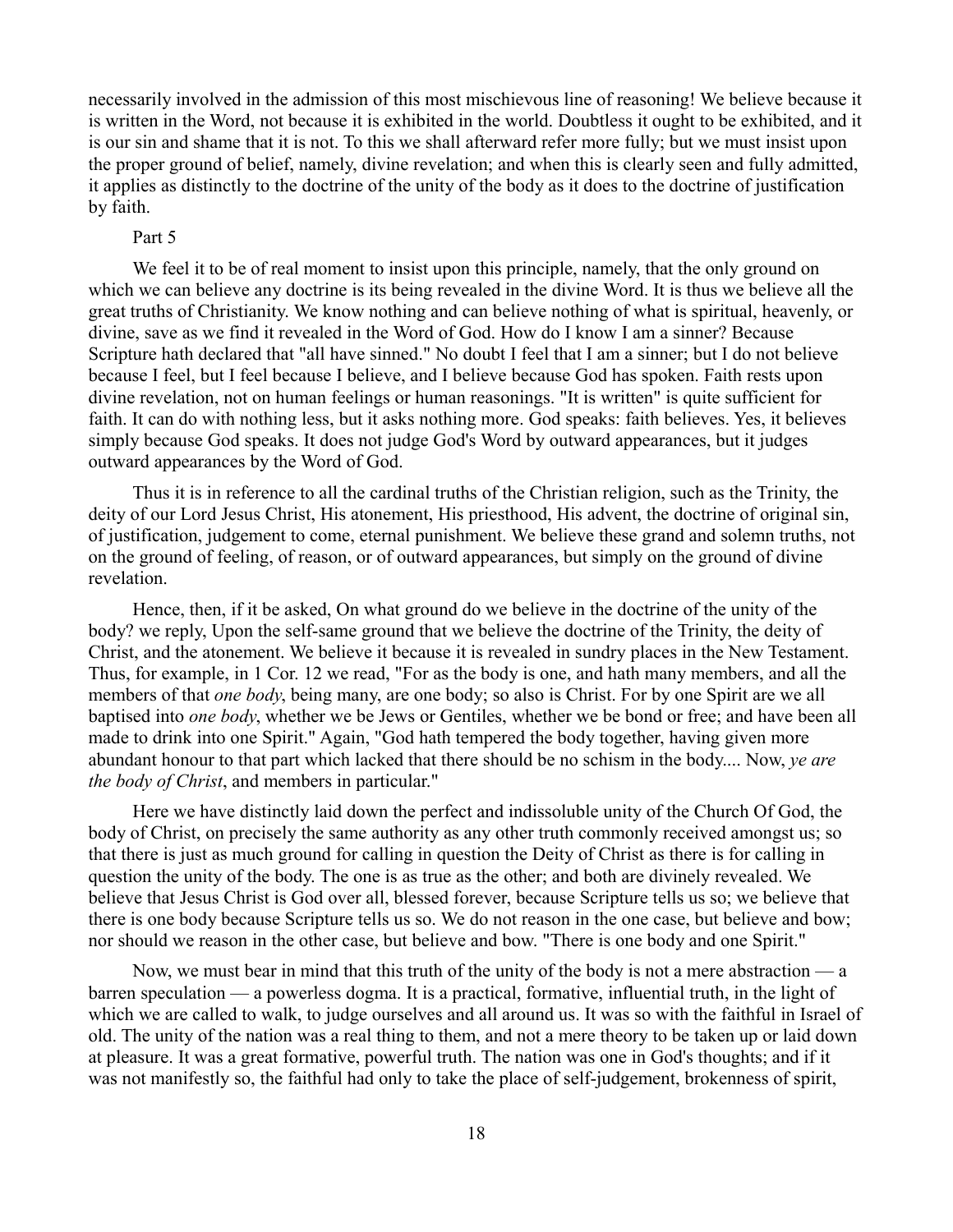and contrition of heart. Witness the case of Hezekiah, Josiah, Daniel, Nehemiah, and Ezra. It never once occurred to these faithful men that they were to give up the truth of Israel's unity because Israel had failed to maintain it. They did not measure the truth of God by the actings of men; but they judged the actings of men, and themselves likewise, by the truth of God. This was the only true way to act. If the manifested unity of Israel was marred through man's sin and folly, the true hearted members of the congregation owned and mourned over the sin, confessed it as their own, and looked to God. Nor was this all. They felt their responsibility to act on the truth of God whatever might be the outward condition of things.

This, we repeat, was the meaning of Elijah's altar of twelve stones, erected in the face of Jezebel's eight hundred false prophets, and despite the division of the nation in man's view (1 Kings 18). This, too, was the meaning of Hezekiah's letters sent to all Israel" to invite them to "come to the house of the Lord at Jerusalem, to keep the Passover unto the Lord God of Israel." Nothing can be more touching than the spirit and style of these letters. "*Ye children of Israel,* turn again unto the Lord God of Abraham, Isaac, and Israel, and He will return to the remnant of you that are escaped out of the hand of the kings of Assyria. And be not ye like your fathers and like your brethren, which trespassed against the Lord God of their fathers, who therefore gave them up to desolation, as ye see. Now, *be ye not stiff necked*, as your fathers were, but *yield yourselves unto the Lord*, and enter into His sanctuary, which *He hath sanctified forever*; and serve the Lord your God, that the fierceness of His wrath may turn away from you. *For if ye turn again unto the Lord, your brethren and your children shall find compassion* before them that lead them captive, so that they shall come again into this land; for the Lord your God is gracious and merciful, and will not turn away His face from you" (2 Chr. 30: 6-9).

What was all this but simple faith acting on the grand, eternal, immutable truth of the unity of the nation of Israel? The nation was one in the purpose of God, and Hezekiah looked at it from the divine standpoint, as faith ever does, and he acted accordingly. "So the posts passed from city to city, through the country of *Ephraim and Manasseh*, even unto Zebulun; but they *laughed them to scorn*, and mocked them." This was very sad, but it is only what we must expect. The actings of faith are sure to call forth the scorn and contempt of those who are not up to the standard of God's thoughts. Doubtless these men of Ephraim and Manasseh regarded Hezekiah's message as a piece of presumption or wild extravagance. Perhaps the great truth that was acting with such power on his soul, forming his character and ruling his conduct, was in their judgement a myth, or at best a valueless theory — a thing of the past — an institution of bygone ages, having no present application. But faith is never moved by the thoughts of men, and therefore Hezekiah went on with his work and God owned and blessed him. He could afford to be laughed at and turned into ridicule, while he beheld divers of Asher and Manasseh and Zebulun humbling themselves and coming to Jerusalem. Hezekiah and all who thus humbled themselves under the mighty hand of God reaped a rich harvest of blessing, while the mockers and scorners were left in the barrenness and deadness with which their own unbelief had surrounded them.

Mark the force of those words of Hezekiah, "If *ye* turn again unto the Lord, *your brethren and your children shall find compassion* before them that lead them captive." Does not this approach very near to that precious truth of the New Testament times, that we are members one of another, and that the conduct of one member affects all the rest? Unbelief might raise the question as to how this could possibly be — as to how the actings of one could possibly affect others far away; yet so it was in Israel, and so it is now in the Church of God.

Witness the case of Achan, in Joshua 7. There, one man sinned; and, so far as the narrative informs us, the whole congregation was ignorant of the fact; and yet we read that "*the children of*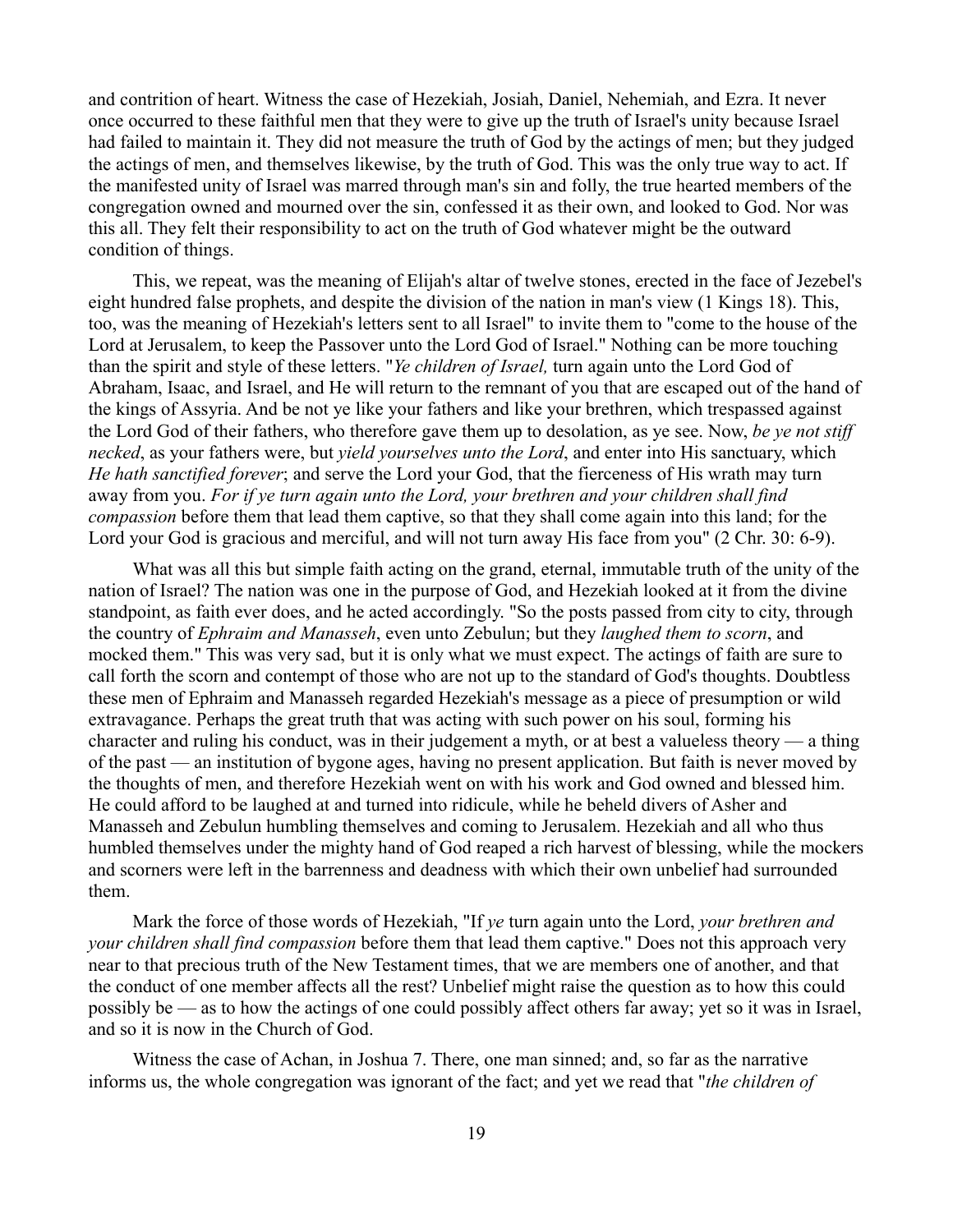*Israel committed a trespass* in the accursed thing." And again, "*Israel* hath sinned." How could this be? Simply because the nation was one, and God dwelt among them. This, plainly, was the ground of a double responsibility, namely, a responsibility to God, and a responsibility to the whole assembly and to each member in particular. It was utterly impossible for any one member of the congregation to shake off this high and holy responsibility. A person living at Dan might feel disposed to question how his conduct could affect a man living at Beersheba; yet such was the fact, and the ground of this fact lay in the eternal truth of Israel's indissoluble unity and Jehovah's dwelling in the midst of His redeemed assembly. (See Exodus 15: 2, and the many passages which speak of God's dwelling in the midst of Israel.)

We do not attempt even to quote the numerous Scriptures which speak of God's presence in the congregation of Israel — His dwelling in their midst. But we would call the attention of the reader to the all-important fact that those Scriptures *begin* with Exodus 15. It was when Israel stood, as a fully redeemed people, on Canaan's side of the Red Sea that they were able to say, "The Lord is my strength and my song, and He is become my salvation: He is *my God,* and I will prepare Him *an habitation."* Redemption formed the ground of God's dwelling among His people, and His presence in their midst secured their perfect unity. Hence no one member of the congregation could view himself as an isolated independent atom. Each one was called to view himself as part of a whole, and to view his conduct in reference to all those who, like himself, formed part of that whole.

Now, reason could never grasp a truth like this. It lay entirely beyond the ken of the most powerful human intellect. Faith alone could receive it and act upon it, and it is of the deepest interest to see that the faithful in Israel ever recognized it and acted upon it. Why did Hezekiah send letters to "all Israel"? Why did he expose himself to scorn and ridicule in so doing? Why did he command that "the burnt-offering and the sin-offering should be made for all Israel"? Why did Josiah carry his reformatory operations into all "the countries that pertained to the children of Israel"? Because those men of God recognized the divine truth of Israel's unity, and they did not think of throwing this grand reality overboard because so few saw it or sought to carry it out. "The people shall dwell alone;" and "I, the Lord, will dwell among the children of Israel." These imperishable truths shine, like most precious gems of heavenly lustre, all along the page of Old Testament Scripture; and we invariably find that, just in proportion as any one was living near to God — near to the living and ever-gushing fountain of life and light and love — just in proportion as he entered into the thoughts, purposes, sympathies, and counsels of the God of Israel, did he apprehend and seek to carry out that which God had declared to be true of His people, though His people had proved so untrue to Him.

And now, Christian reader, we would ask you a very plain and pointed question, which is this: Do you not recognize in the unity of the Jewish nation the foreshadowing of a higher unity now existing in that one body of which Christ is the Head? We trust you do. We fondly hope that your whole moral being bows down with reverent submission, to the mighty truth, "There is one body." But then we can well imagine that you feel yourself not a little perplexed and confounded when you cast your eye around you through the length and breadth of the professing Church, in search of any positive expression of this unity. You see Christians scattered and divided — you see innumerable sects and parties; and what perhaps puzzles you most of all, you see those who profess to believe and act upon the truth of the unity of the body divided amongst themselves, and presenting anything but a spectacle of unity and harmony. All this, we confess, is very perplexing to one who looks at it from a merely human standpoint. We are not the least surprised at people being stumbled and hindered by these things. Still the foundation of God standeth sure. His truth is perfectly indestructible; and if we gaze with admiration upon the faithful worthies of a bygone age who believed and confessed the unity of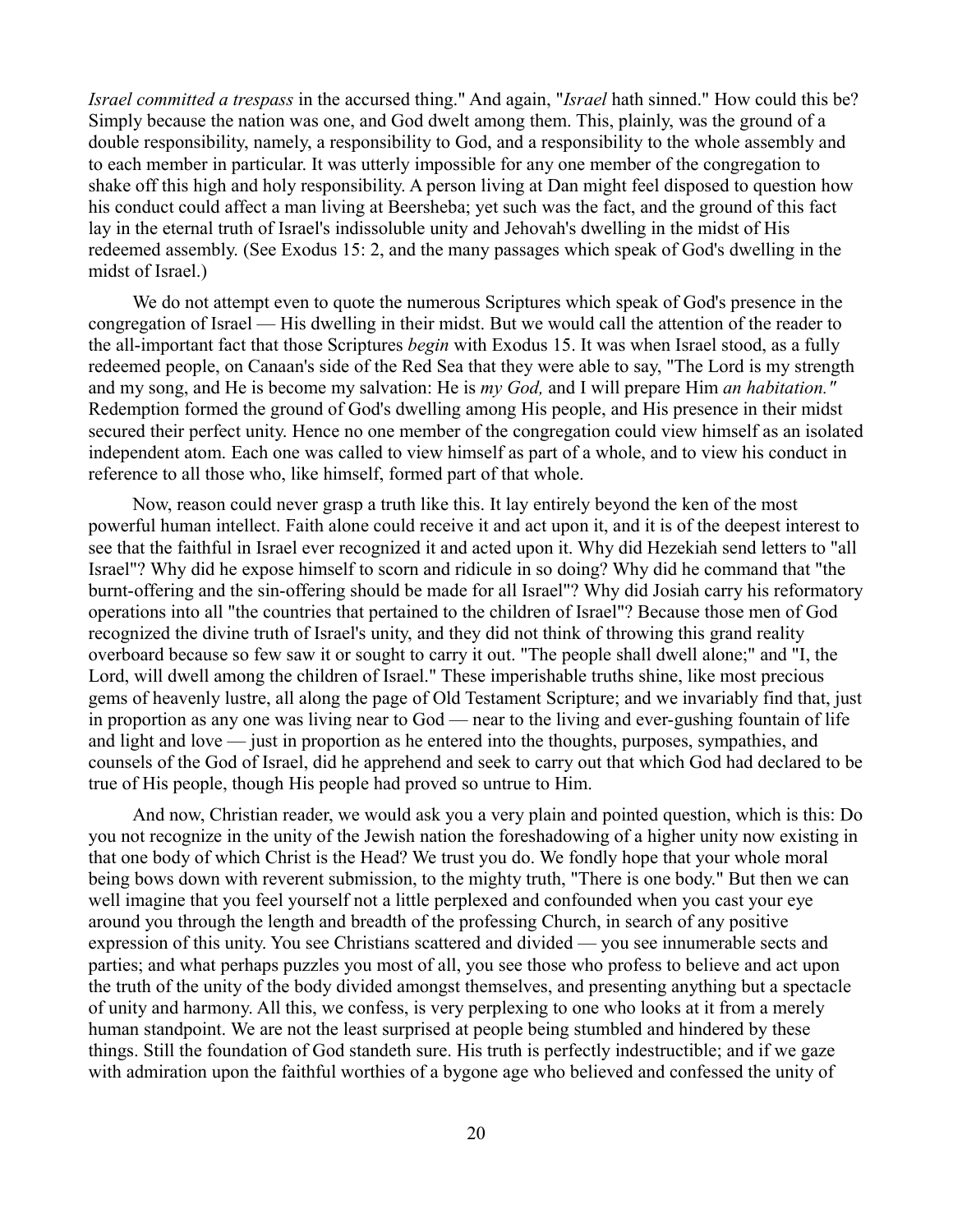Israel when there was not a trace of that unity visible to mortal eyes, why should we not heartily believe and diligently carry out the higher unity of the one body? "There is one body and one Spirit," and herein lies the basis of our responsibility to one another and to God. Are we to surrender this allimportant truth because Christians are scattered and divided? God forbid. It is as real and as precious as ever, and it ought to be as formative and as influential. We are bound to act upon the truth of God, irrespective of consequences, and utterly regardless of outward appearances. It is not for us to say, as so many do, "The case is hopeless: everything has gone to pieces. It is impossible to carry out the truth of God amid the heaps of rubbish which lie around us. The unity of the body was a thing of the *past*; it may be a thing of the *future*, but it cannot be a thing of the *present*. The idea of unity must be abandoned as thoroughly utopian, it cannot be maintained in the face of Christendom's numberless sects and parties. Nothing remains now but for each one to look to the Lord for himself, and to do the best he can, in his own *individual* sphere, and according to the dictates of his own conscience and judgement."

Such is, in substance, the language of hundreds of the true people of God; and as is their language, so is their practical career. But we must speak plainly, and we have no hesitation in saying that this language savours of sheer unbelief in that great cardinal verity of the unity of the body; and, moreover, that we have just as much warrant for rejecting the precious doctrine of Christ's deity, of His perfect humanity, or of His vicarious sacrifice, as we have for rejecting the truth of the perfect unity of His body, inasmuch as this latter rests upon precisely the same foundation as the former, namely, the eternal truth of God — the absolute statement of Holy Scripture. What right have we to set aside any one truth of divine revelation? What authority have we to single out any special truth from the Word of God and say that it no longer applies? We are bound to receive all truth, and to submit our souls to its authority. It is a dangerous thing to admit for a moment the idea that any one truth of God is to be set aside, on the plea that it cannot be carried out. It is sufficient for us that it is revealed in the Holy Scriptures: we have only to *believe* and to *obey*. Does Scripture declare that there is "one body"? Assuredly it does. This is enough. We are responsible to maintain this truth, cost what it may; we can accept nothing else — nothing less — nothing different. We are bound, by the allegiance which we owe to Christ the Head, to testify, practically, against everything that militates against the truth of the indissoluble unity of the Church of God, and to seek earnestly and constantly a faithful expression of that unity.

True, we shall have to contend with false unity on the one hand and false individuality on the other; but we have only to hold fast and confess the truth of God, looking to Him, in humility of mind and earnest purpose of heart, and He will sustain us in the path, let the difficulties be what they may. No doubt there are difficulties in the way — grave difficulties, such as we in our own strength cannot cope with. The very fact that we are told to "*endeavour* to keep the unity of the Spirit in the bond of peace" is sufficient to prove that there are difficulties in the way; but the grace of our Lord Jesus Christ is amply sufficient for all the demands that may be made upon us in seeking to act upon this most precious truth.

In contemplating the present condition of the professing Church we may discern two very distinct classes. In the first place, there are those who are seeking unity on false grounds; and secondly, those who are seeking it on the ground laid down in the New Testament. This latter is distinctly a spiritual, living, divine unity, and stands out in vivid contrast with all the forms of unity which man has attempted, whether it be national, ecclesiastical, ceremonial, or doctrinal. The Church of God is not a nation, not an ecclesiastical or political system. It is a body united to its divine Head in Heaven, by the presence of the Holy Ghost. This is what it was, and this is what it is. "There is one body and one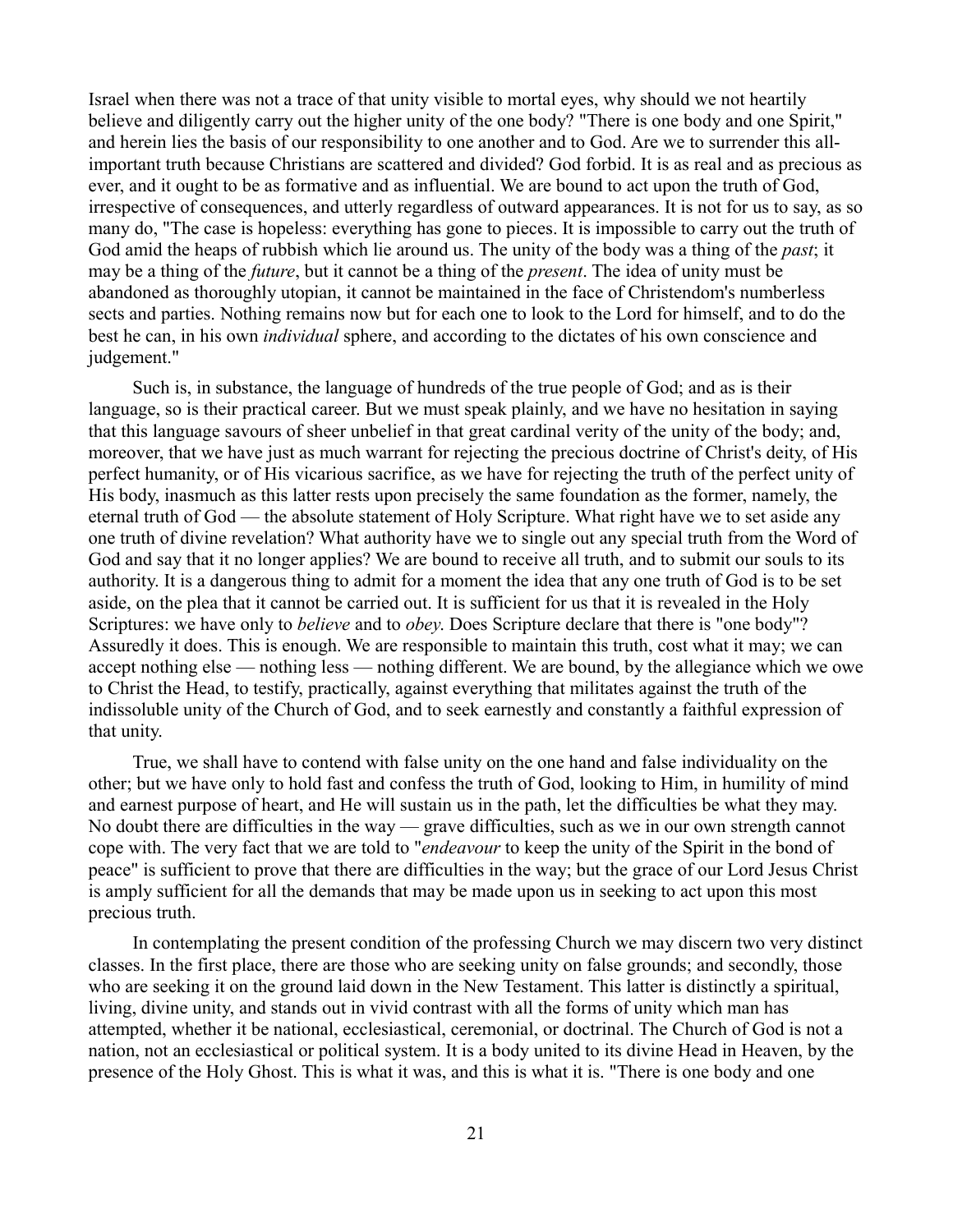Spirit." This remains unalterably true. It holds good now just as much as when the inspired apostle penned Ephesians 4. Hence anything that tends to interfere with or mar this truth must be wrong, and we are bound to stand apart from it and testify against it. To seek to unite Christians on any other ground than the unity of the body is manifestly opposed to the revealed mind of God. It may seem very attractive, very desirable, very reasonable, right, and expedient; but it is contrary to God, and this should be enough for us. God's Word speaks *only* of the unity of the body and the unity of the Spirit. It recognises no other unity: neither should we.

The Church of God is one, though consisting of many members. It is not local, or geographical; it is corporate. All the members have a double responsibility; they are responsible to the Head, and they are responsible to one another. It is utterly impossible to ignore this responsibility. Men may seek to shirk it; they may deny it; they may assert their individual rights, and act according to their own reason, judgement, or will; but they cannot get rid of the responsibility founded upon the fact of the one compact body. They have to do with the Head in Heaven and with the members on earth. They stand in this double relationship — they were incorporated thereinto by the Holy Ghost, and to deny It is to deny their very spiritual existence. It is founded in life, formed by the Spirit, and taught and maintained in the Holy Scriptures. There is no such thing as independency. Christians cannot view themselves as mere individuals — as isolated atoms. "We are members one of another." This is as true as that we are "justified by faith." No doubt there is a sense in which we are individual: we are individual in our repentance; individual in our faith; individual in our justification; individual in our walk with God and in our service to Christ; individual in our rewards for service, for each one shall get a white stone and a new name engraved thereon known only to himself. All this is quite true, but it in no wise touches the other grand practical truth of our union with the Head above and with each and all of the members below.

And we would here call attention to two very distinct lines of truth flowing out of two distinct titles of our blessed Lord, namely, Headship and Lordship. He is Head of His body the Church, and He is Lord of all, Lord of each. Now, when we think of Christ as Lord, we are reminded of our individual responsibility to Him, in the wide range of service to which He, in His sovereignty, has graciously called us. Our reference must be to Him in all things. All our actings, all our movements, all our arrangements, must be placed under the commanding influence of that weighty sentence (often, alas! lightly spoken and penned), "*If the Lord will*." And, moreover, no one has any right to thrust himself between the conscience of a servant and the commandment of his Lord. All this is divinely true, and of the very highest importance. The Lordship of Christ is a truth the value of which cannot possibly be over-estimated.

But we must bear in mind that Christ is *Head as well as Lord*; He is Head of a body, as well as Lord of individuals. These things must not be confounded. We are not to hold the truth of Christ's Lordship in such a way as to interfere with the truth of His Head ship. If we merely think of Christ as Lord and ourselves as individuals responsible to Him, then we shall ignore His Headship, and lose sight of our responsibility to every member of that body of which He is Head. We must jealously watch against this. We cannot look at ourselves as isolated, independent atoms; if we think of Christ as Head, then we must think of all His members, and this opens up a wide range of practical truth. We have holy duties to discharge to our fellow-members, as well as to our Lord and Master; and we may rest assured that no one walking in communion with Christ can ever lose sight of the grand fact of his relationship to every member of His body. Such an one will ever remember that his walk and ways exert an influence upon Christians living at the other side of the globe. This is a wondrous mystery, but it is divinely true. "If one member suffer, *all* the members suffer with it" (1 Cor. 12: 26). You cannot reduce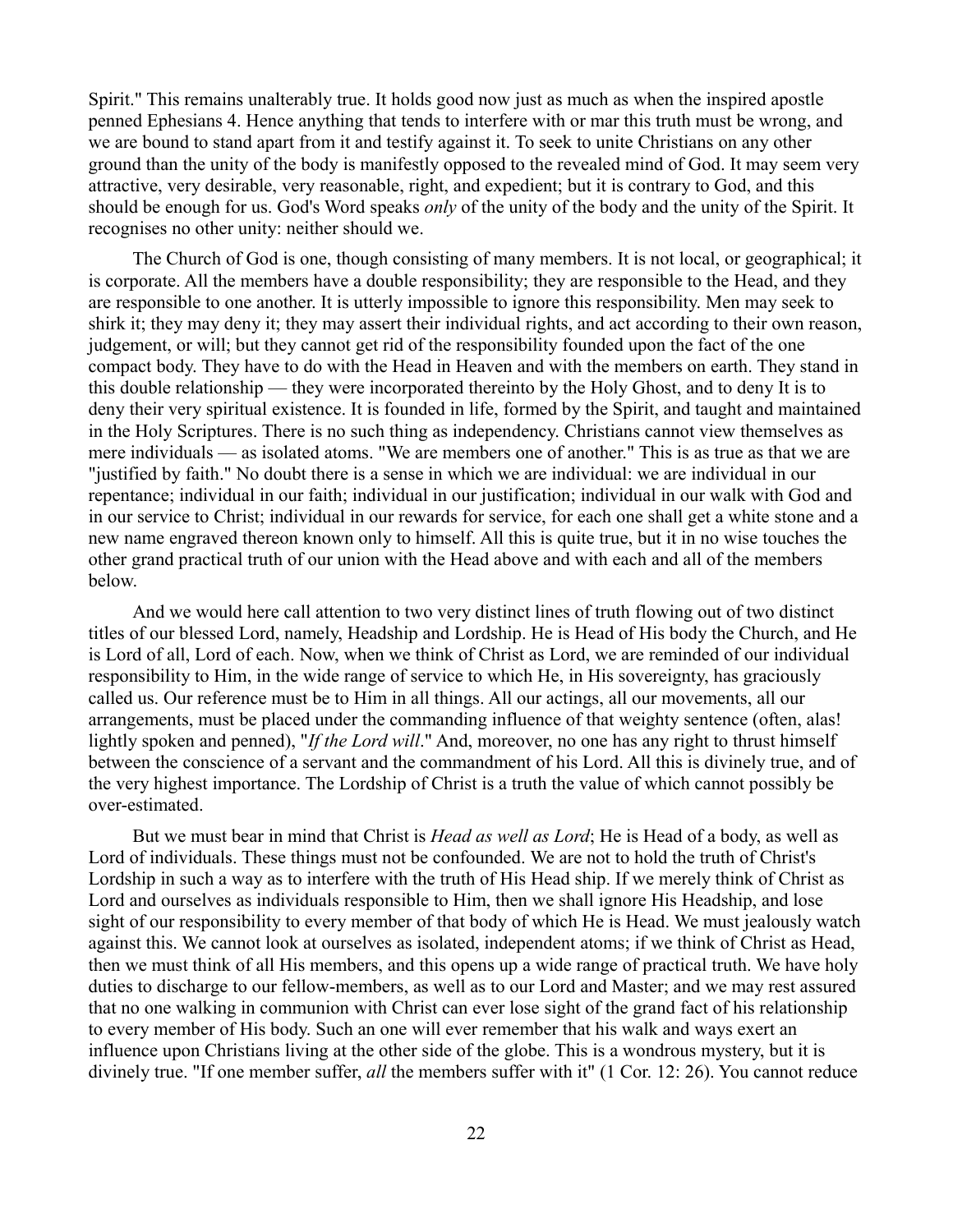the body of Christ to a matter of locality: the body is one, and we are called to maintain this practically in every possible way, and to bear a decided testimony against everything which tends to hinder the expression of the perfect unity of the body, whether it be false unity or false individuality. The enemy is seeking to associate Christians on a false ground, and gather them around a false centre; or, if he cannot do this, he will send them adrift upon the wide and tumultuous ocean of a desultory individualism. *We are thoroughly persuaded, before God, that the only safeguard against both these false and dangerous extremes is divinely wrought faith in the grand foundation truth of the unity of the body of Christ.*

### Part 6

It may here be proper to inquire what is the suited attitude of the Christian in view of the grand foundation-truth of the unity of the body. That it is a truth distinctly laid down in the New Testament cannot possibly be questioned. If any reader of these pages be not fully established in the knowledge and hearty belief of this truth, let him prayerfully study 1 Corinthians 12 and 14, Ephesians 2 and 4, Colossians 2 and 3. He will find the doctrine referred to in a practical way in the opening of Romans 12; though it is not the design of the Holy Ghost in that magnificent Epistle to give us a full unfolding of the truth respecting the Church. What we have to look for there is rather the soul's relationship with God through the death and resurrection of Christ. We might pass through the first eleven chapters of Romans and not know that there is such a thing as the Church of God, the body of Christ; and when we reach Romans 12, the doctrine of the one body is assumed, but not dwelt upon.

There is, then, "one body" actually existing on this earth, formed by the "one Spirit," and united to the living Head in Heaven. This truth cannot be gainsaid. Some may not see it; some may find it very hard to receive it, in view of the present condition of things; but nevertheless it remains a divinely established truth that "there is one body," and the question is, how are we individually affected by this truth? It is as impossible to shake off the responsibility involved therein as it is to set aside the truth itself. If there is a body of which we are members, then do we, in every truth, stand in a holy relationship to every member of that body on earth, as well as to the Head in Heaven; and this relationship, like every other, has its characteristic affections, privileges, and responsibilities.

And be it remembered, we are not speaking now of the question of association with any special company of Christians, but of the whole body of Christ upon earth. No doubt each company of Christians, wherever assembled, should be but the local expression of the whole body. It should be so gathered and so ordered, on the authority of the Word, and by the power of the Holy Ghost, as that all Christ's members who are walking in truth and holiness might happily find their place there. If an assembly be not thus gathered and thus ordered, it is not on the ground of the unity of the body at all. If there be anything, no matter what, in order, discipline, doctrine, or practice, which would prove a barrier to the presence of any of Christ's members whose faith and practice are according to the Word of God, then is the unity of the body practically denied. We are solemnly responsible to own the truth of the unity of the body. We should so meet that all the members of Christ's body might, simply as such, sit down with us and exercise whatever gift the Head of the Church has bestowed upon them. The body is one. Its members are scattered over the whole earth. Distance is nothing: locality nothing. It may be New Zealand, London, Paris, or Edinburgh: it matters not. A member of the body in one place is a member of the body everywhere for there is but "one body and one Spirit." It is the Spirit who forms the body, and links the members with the Head and with one another. Hence, a Christian coming from New Zealand to London ought to expect to find an assembly so gathered as to be a faithful expression of the unity of the body, to which he might attach himself; and furthermore, any such Christian ought to find his place in the bosom of that assembly, provided always there be nothing in doctrine or walk to forbid his hearty reception.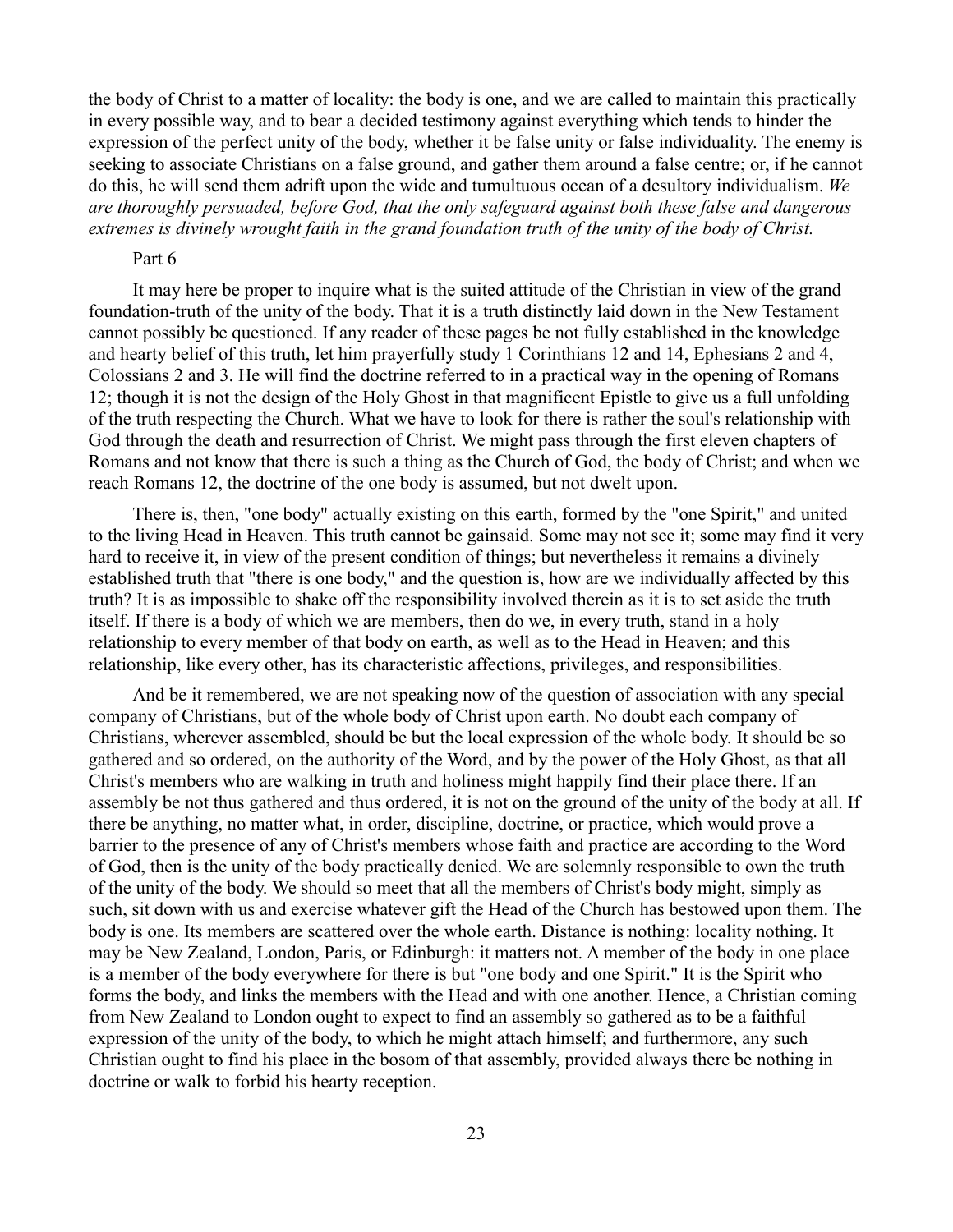Such is the divine order, as laid down in 1 Cor. 12 and 14; Eph. 2 and 4, and assumed in Rom. 12. Indeed, we cannot study the New Testament and not see this blessed truth. We find in various cities and towns saints gathered by the Holy Ghost in the name of our Lord Jesus Christ; as, for example, at Rome, Corinth, Ephesus, Philippi, Colosse, and Thessalonica. These were not independent, isolated, fragmentary assemblies, but parts of the one body, so that a member of the Church in one place was a member of the Church everywhere. Doubtless, each assembly, as guided by the one Spirit, and under the one Lord, acted in all local matters, such as receiving to communion, or putting away any wicked person from their midst; meeting the wants of their poor, and such like; but we may be quite assured that the act of the assembly at Corinth would be recognized by all other assemblies, so that if any one was separated from communion there, he would, if known, be refused in all other places; otherwise it would be a plain denial of the unity of the body. We have no reason to suppose that the assembly at Corinth communicated or conferred with any other assembly previous to the putting away of "the wicked person" in 1 Corinthians 5, but we are bound to believe that that act would be duly recognized and sanctioned by every assembly upon the earth, and that any assembly knowingly receiving the excommunicated man would have cast a slur upon the assembly at Corinth, and practically denied the unity of the body.

This we believe to be the plain teaching of the New Testament Scriptures — this, the doctrine which any simple, true-hearted student of these Scriptures would gather up. That the Church has failed to carry out this precious truth is, alas! painfully true; and that we are all participators in this failure is equally true. The thought of this should humble us deeply before God. Not one can throw a stone at another, for we are all verily guilty in this matter. Let not the reader suppose for a single moment that our object in these pages is to set up anything like high ecclesiastical pretensions, or to afford countenance to hollow assumption, in the face of manifest sin and failure. God forbid! we say with our very heart of hearts. We believe that there is a most urgent call upon all God's people to humble themselves in the dust on account of our sad departure from the truth so plainly laid down in the Word of God.

Thus it was with the pious and devoted king Josiah, whose life and times have suggested this entire line of thought. He found the book of the law, and discovered in its sacred pages an order of things wholly different from what he saw around him. How did he act? Did he content himself by saying, "The case is hopeless: the nation is too far gone: ruin has set in, and it is utterly vain to think of aiming at the divine standard; we must only let things stand, and do the best we can"? Nay, reader, such was not Josiah's language or mode of action; but he humbled himself before God, and called upon others to do the same. And not only so, but he sought to carry out the truth of God. He aimed at the very loftiest standard, and the consequence was, that "from the days of Samuel the prophet, there was no Passover like to Josiah's kept in Israel; neither did all the kings of Israel keep such a Passover."

Such was the result of faithful reference and adherence to the Word of God, and thus it will ever be, for "God is a rewarder of them that diligently seek Him." Look at the actings of the remnant that returned from Babylon the days of Ezra and Nehemiah. What did they do? They set up the altar of God; they built the temple, and repaired the walls of Jerusalem. In other words, they occupied themselves with the true worship of the God of Israel, and with the grand centre or gathering-point of His people. This was right. It is what faith always does, regardless of circumstances. If the remnant had looked at circumstances, they could not have acted. They were a poor contemptible handful of people, under the dominion of the uncircumcised Gentiles. They were surrounded by active enemies on all sides, who, instigated by the enemy of God, of His city, of His people, left nothing undone to hinder them in their blessed work. These enemies ridiculed them, and said, "What do these feeble Jews? Will they fortify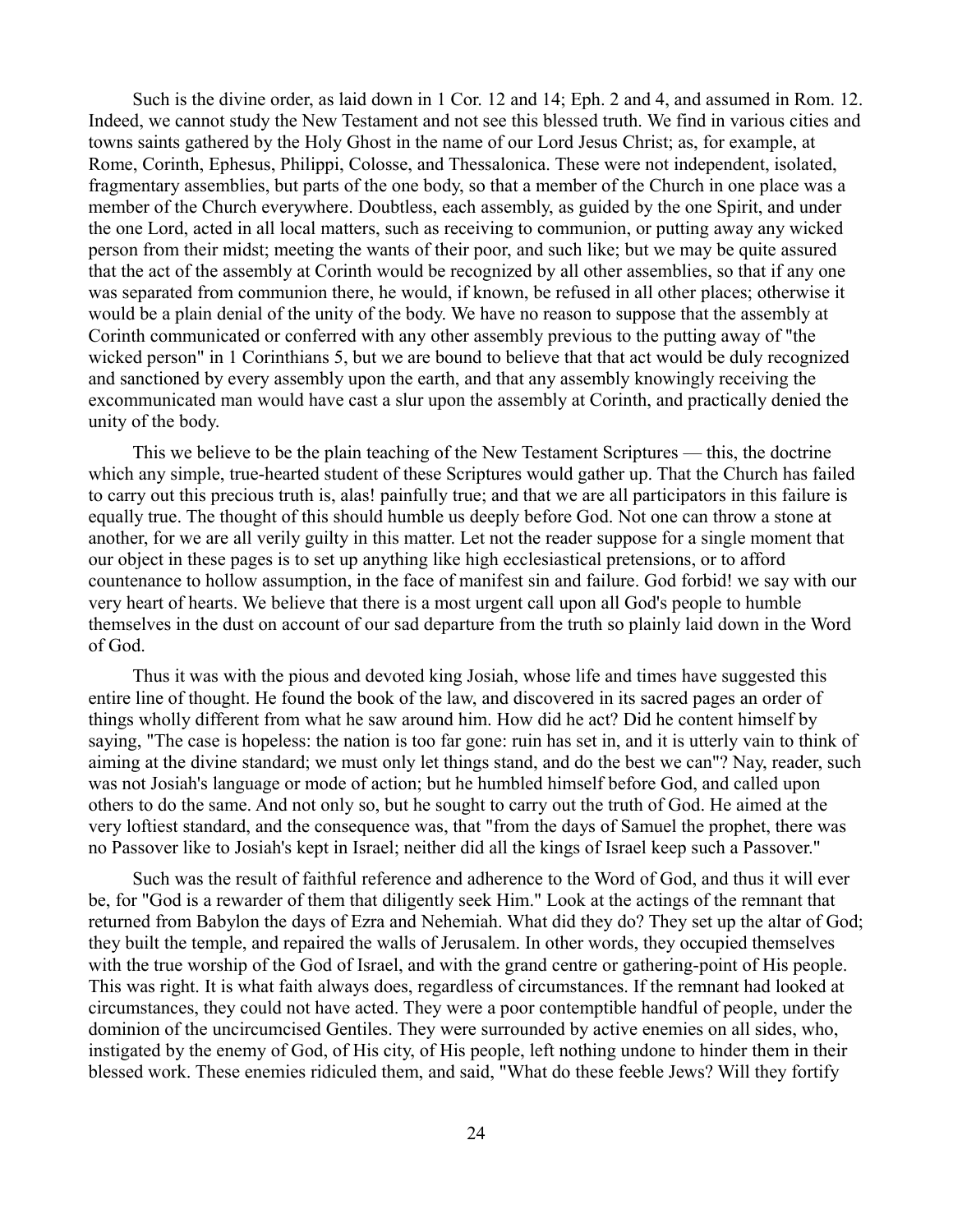themselves? will they sacrifice? will they make an end in a day? will they revive the stones out of the heaps of the rubbish which are burned?" Nor was this all; not only had they to contend with powerful foes without, there was also internal weakness, for "Judah said, The strength of the bearers of burdens is decayed, and there is much rubbish, so that we are not able to build the wall" (Neh. 4). All this was very depressing. It was very different from the brilliant and palmy days of Solomon. His burdenbearers were many and strong, and there was no rubbish covering the great stones and costly with which he built the house of God, nor any contemptuous foe to sneer at his work. And yet, for all that, there were features attaching to the work of Ezra and Nehemiah which are not to be found in the days of Solomon. Their very feebleness, the piles of rubbish which lay before them, the proud and insulting enemies who surrounded them — all these things conspired to add a peculiar halo of glory to their work. They built and prospered, and God was glorified, and He declared in their ears these cheering words: "The glory of this latter house shall be greater than of the former, saith the Lord of Hosts: and in this place will I give peace, saith the Lord of Hosts" (Hag. 2: 9).

It is of importance, in connection with the subject that has been engaging our attention, that the reader should carefully study the books of Ezra and Nehemiah, Haggai and Zechariah. They are full of most blessed instruction, comfort, and encouragement in a day like the present. Many, nowadays, it may be, are disposed to smile at the bare mention of such a subject as the unity of the body; but let them ask themselves, Is it the smile of calm confidence, or the sneer or unbelief? One thing is certain, the devil as cordially hates the doctrine of the unity of the body as he hates any other doctrine of divine revelation, and he will as assuredly seek to hinder any attempt to carry it out as he sought to hinder the rebuilding of Jerusalem in the days of Nehemiah. But let us not be discouraged. It is enough for us that we find in God's Word the precious truth of the one body. Let us bring the light of this to bear upon the present condition of the professing Church, and see what it will reveal to our eyes. It will most assuredly put us on our faces in the dust before our God because of our ways; but at the same time, it will lift our hearts up to the contemplation of the divine standard. It will so enlighten and elevate our souls as to render us thoroughly dissatisfied with everything that does not present some expression, however feeble, of the unity of the body of Christ. It is wholly impossible that any one can drink into his soul the truth of the one body and rest satisfied with any thing short of the practical recognition thereof. True, he must make up his mind to bear the brunt of the enemy's opposition. He will meet a Sanballat here, and a Rehum there, but faith can say,

Is God for me? I fear not, though all against me rise;

When I call on Christ my Saviour the host of evil flies.

There is ample encouragement for our souls in the Word of God. If we look at Josiah, just *before the captivity,* what do we see? A man simply taking the Word as his guide — judging himself and all around by its light — rejecting all that was contrary to it, and seeking, with earnest purpose of heart, to carry out what he found written there. And what was the result? The most blessed Passover that had been celebrated since the days of Samuel.

Again, if we look at Daniel, *during the captivity,* what do we see? A man acting simply on the truth of God and praying toward Jerusalem, though death stared him in the face as the consequence of his act. What was the result? A glorious testimony to the God of Israel, and the destruction of Daniel's enemies.

Finally, if we look at the remnant, *after the captivity*, what do we see? Men, in the face of appalling difficulties, rebuilding that city which was, and shall be, God's earthly centre. And what was the result? The joyous celebration of the feast of tabernacles, which had not been known since the days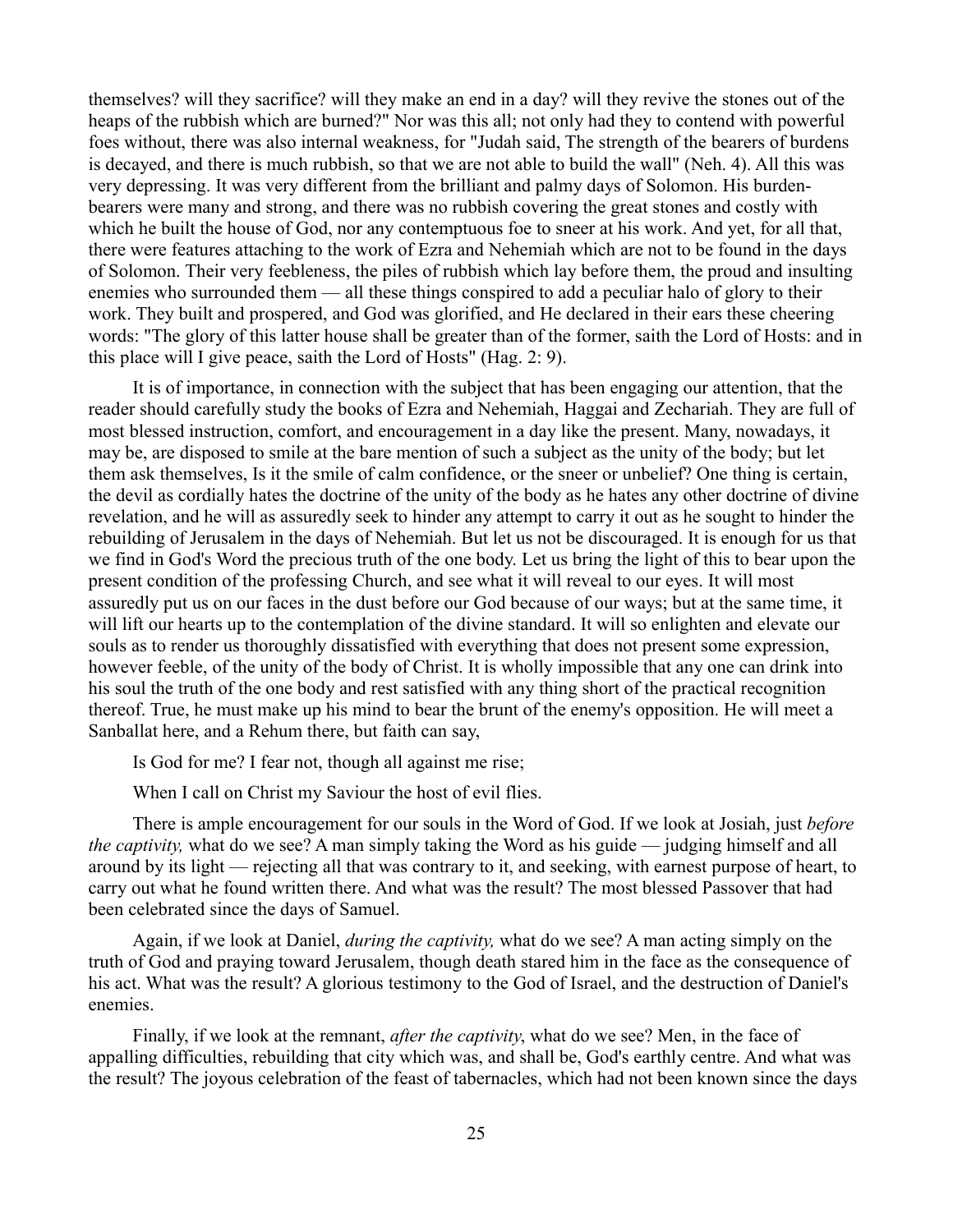of Joshua the son of Nun.

Now, if we take any of the above interesting cases, and inquire as to the effect of their looking at surrounding circumstances, what answer shall we get? Take Daniel, for instance. Why did he open his window toward Jerusalem? Why look toward a city of ruins? Why call attention to a spot which only bore testimony to Israel's sin and shame? Would it not be better to let the name of Jerusalem sink into oblivion? Ah? we can guess at Daniel's reply to all such inquiries. Men might smile at him too, and deem him a visionary enthusiast; but he knew what he was doing. His heart was occupied with God's centre, the city of David, the grand gathering-point for Israel's twelve tribes. Was he to give up God's truth because of outward circumstances? Surely not. He could not consent to lower the standard even the breadth of a hair. He would weep, and pray, and fast, and chasten his soul before God, but never lower the standard. Was he going to give up God's thoughts about Zion because Israel had proved unfaithful? Not he. Daniel knew better than this. His eye was fixed on God's eternal truth, and hence, though he was in the dust because of his own sins and his people's, yet the divine banner floated above his head, in its unfading glory.

Just so now dear Christian reader, we are called to fix the gaze of faith upon the imperishable truth of the one body; and not only to gaze upon it, but seek to carry it out in our feeble measure. This should be our one definite and constant aim. We should ever and only seek the expression of the unity of the body. We are not to ask, "How can this be?" Faith never says, "How?" in the presence of divine revelation; it believes and acts. We are not to surrender the truth of God on the plea that we cannot carry it out. The truth is revealed, and we are called to bow to it. We are not called to form the unity of the body. Very many seem to think that this unity is a something which they themselves are to set up or form in some way or another. This is a mistake. The unity exists. It is the result of the presence of the Holy Ghost in the body, and we have to recognize it, and walk in the light of it. This will give great definiteness to our course. It is always immensely important to have a distinct object before the heart, and to work with direct reference thereto. Look at Paul, that most devoted of workmen. What was his aim? — for what did he work? Hear the answer in his own words: "I now rejoice in my sufferings for you, and fill up that which is behind of the afflictions of Christ in my flesh for *His body's sake, which is the Church:* whereof I am made a minister, according to the dispensation of God which is given to me for you, to fulfil the word of God; even the mystery which hath been hid from ages and from generations, but now is made manifest to His saints: to whom God would make known what is the riches of the glory of this mystery among the Gentiles; which is Christ in you, the hope of glory: whom we preach, warning every man, and teaching every man in all wisdom; that we may present every man perfect in Christ Jesus; whereunto I also labour, striving according to His working, which worketh in me mightily" (Col. 1: 24-29).

Now, this was a great deal more than the mere conversion of souls, precious as that is, most surely. Paul preached the gospel with a direct view to the body of Christ; and this is the pattern for all evangelists. We should not rest in the mere fact that souls are quickened; we should keep before our minds their incorporation, by the one Spirit, into the one body. This would effectually preserve us from sect-making — from preaching to Swell the ranks of a party — from seeking to get persons to join this that or the other denomination. We should know nothing whatever but the one body, because we find nothing else in the New Testament. If this be lost sight of, the evangelist will not know what to do with souls when they are converted. A man may be used in the conversion of hundreds — a most precious work indeed — precious beyond all expression; and if he does not see the unity of the body, he must be at sea as to their further course. This is very serious, both as to himself and them, and also as to the testimony for Christ.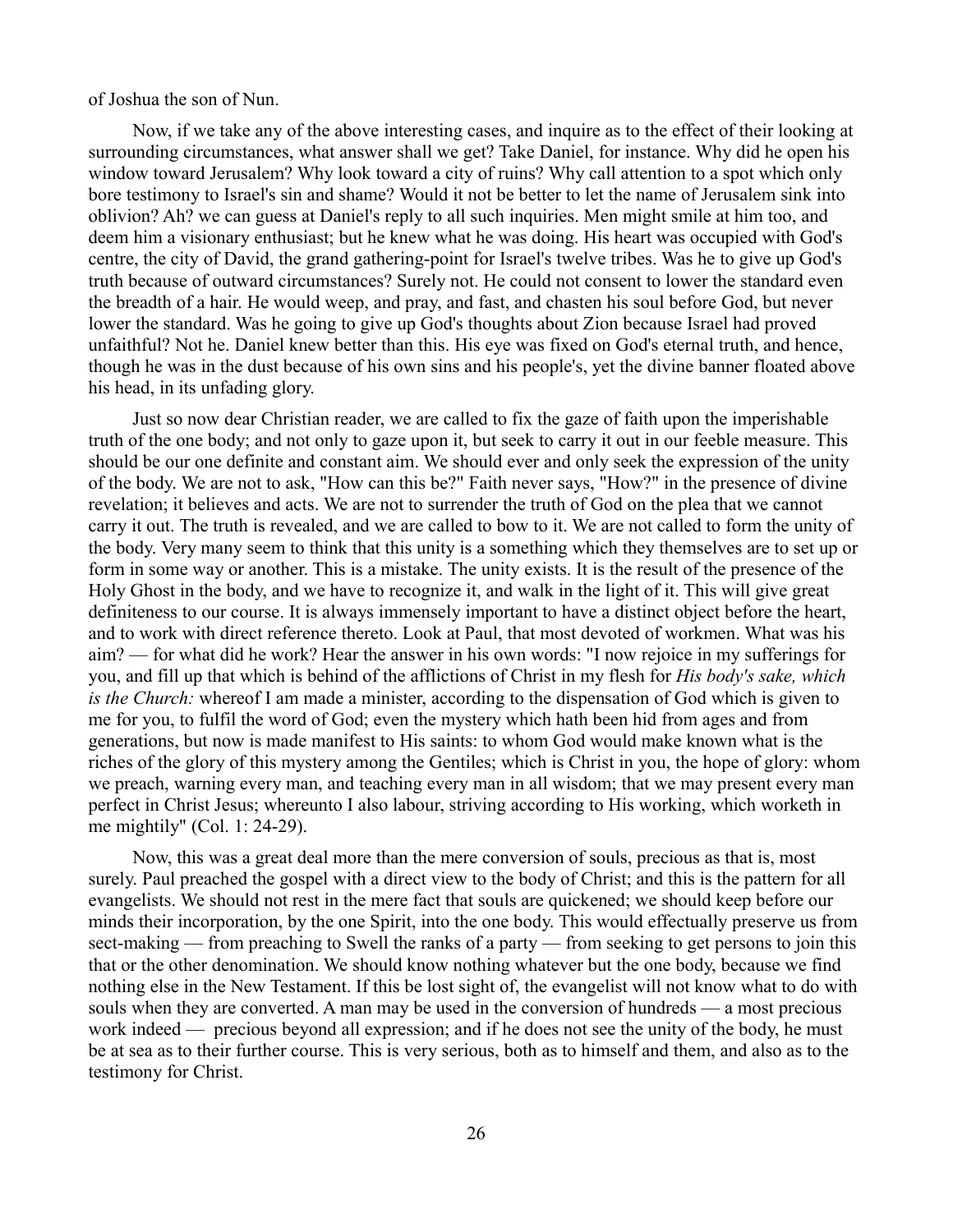May God's Spirit lead all Christians to see this great truth in all its bearings. We have but glanced at it, in connection with our theme; but it demands much serious attention at the present moment. It may be that some of our readers are disposed to find fault with what they may deem a long digression from the subject of "Life and Times of Josiah"; but in truth it should not be looked on as a digression, but as a line of truth flowing naturally out of that subject — a line, too, which cannot possibly be overestimated.

## Part 7

In closing our remarks on "The Life and Times of Josiah," we shall in few words advert, first, to the fact of his celebration of the Passover; and secondly, to the solemn close of his history. Our sketch of this truly interesting period would unquestionably be incomplete were these things omitted.

And first, then, as to the fact — so full of interest and encouragement — that at the very close of Israel's history there should be one of the brightest moments that Israel had ever known. What does this teach us? It very manifestly teaches us that in darkest times it is the privilege of the faithful soul to act on divine principles and to enjoy divine privileges. We look upon this as a most weighty fact for all ages, but specially weighty at the present moment. If we did nothing more by writing our papers on Josiah than to impress this great fact on the mind of the Christian reader, we should consider that we had not written in vain. If Josiah had been influenced by the spirit and principle which, alas! seem to actuate so many in this our day, he never could have attempted to celebrate the Passover at all. He would have folded his arms and said, "It is useless to think of maintaining any longer our great national institutions. It can only be regarded as a piece of presumption to attempt the celebration of that ordinance which was designed to set forth Israel's deliverance from judgement by the blood of the lamb, when Israel's unity is broken, and its national glory faded and gone."

But Josiah did not reason like this; he simply acted upon the truth of God. He studied the Scriptures, and rejected what was wrong and did what was right. "Moreover, Josiah kept a Passover unto the Lord in Jerusalem; and they killed the Passover on the fourteenth day of *the first month"* (2 Chr. 35: 1). This was taking higher ground than Hezekiah had taken, inasmuch as he kept his Passover "on the fourteenth day of *the second month"* (2 Chr. 30: 15). In so doing, Hezekiah was, as we know, availing himself of the provision which grace had made for cases of defilement (see Num. 9: 9-11). The divine order, however, had fixed "the first month" as the proper period, and to this order Josiah was enabled to conform. In short, he took the very highest ground, according to the truth of God, while lying low under the deep sense of personal and national failure. This is ever the way of faith.

"And he set the priests in their charges, and encouraged them to the service of the house of the Lord, and said unto the Levites that taught *all Israel*, which were holy unto the Lord, Put the holy ark in the house which *Solomon, the son of David, king of Israel*, did build: it shall not be a burden on your shoulders; serve now the Lord your God, and *His people Israel*. And prepare yourselves by the houses of your fathers, after your courses, *according to the writing of David king of Israel*, and according to the writing of Solomon his son, and stand in the holy place, according to the divisions of the families of the fathers of your brethren the people, and after the division of the families of the Levites. So kill the Passover, and sanctify yourselves, and prepare your brethren, that they may *do according to the word of the Lord by the hand of Moses.* "

Here we have Josiah taking the loftiest ground and acting on the highest authority. The most cursory reader cannot fail to be arrested, as he scans the lines just quoted from the inspired record, by the names of "Solomon," "David," "Moses," "all Israel," and above all, by the expression — so full of dignity, weight, and power — "That they may do according to the word of the Lord." Most memorable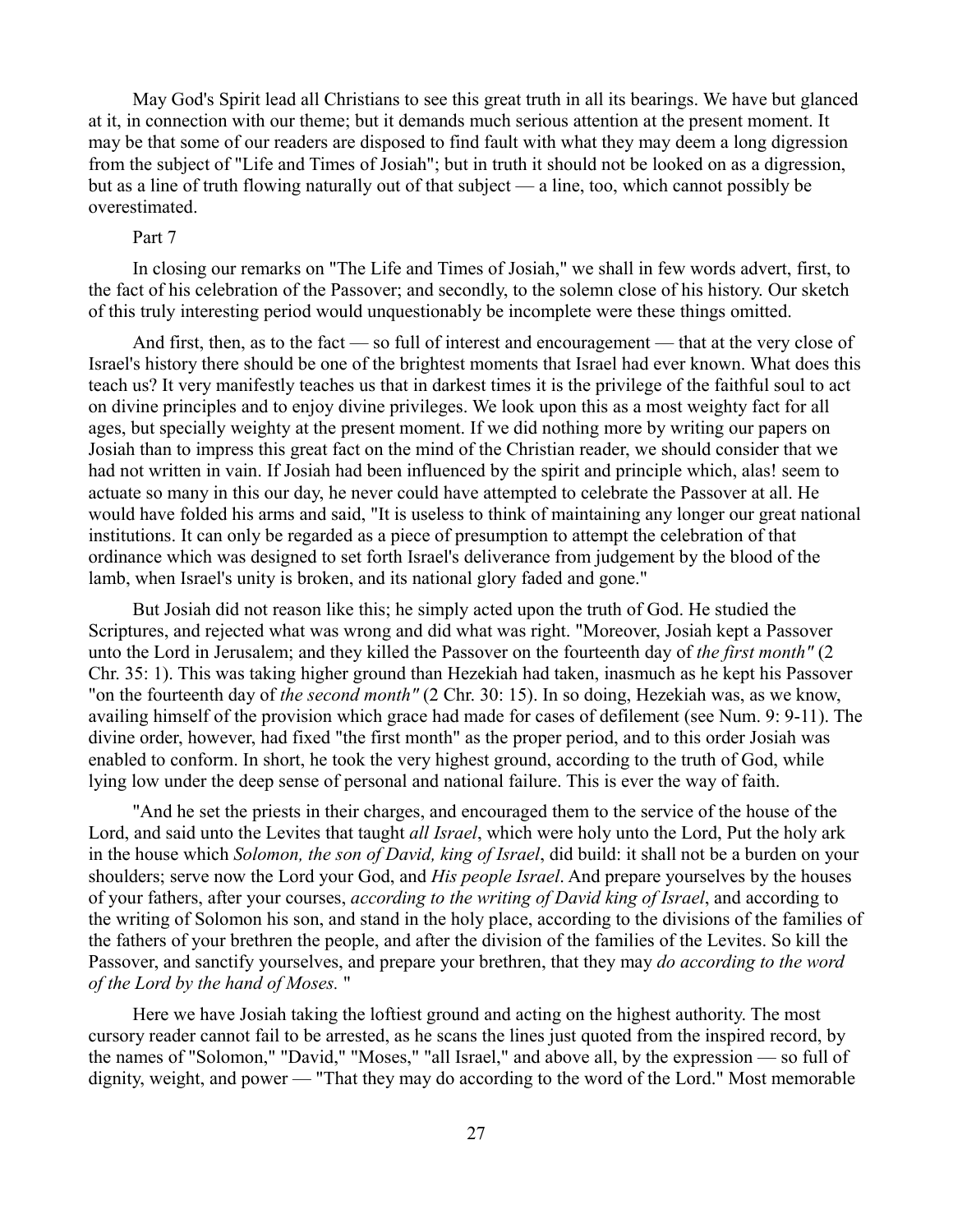words! May they sink down into our ears and into our hearts. Josiah felt it to be his high and holy privilege to conform to the divine standard, notwithstanding all the errors and evils which had crept in from age to age. God's truth must stand forever. Faith owns and acts on this precious fact, and reaps accordingly. Nothing can be more lovely than the scene enacted on the occasion to which we are now referring. Josiah's strict adherence to the Word of the Lord is not more to be admired than his largehearted devotedness and liberality. "He gave to the people of the flock, lambs and kids, all for the Passover-offerings, for all that were present, to the number of thirty thousand, and three thousand bullocks: these were of the king's substance. And his princes gave willingly unto the people, to the priests, and to the Levites.... So the service was prepared, and the priests stood in their place, and the Levites in their courses, according to the king's commandment.... And the singers, the sons of Asaph, were in their place, according to the commandment of David, and Asaph, and Heman, and Jeduthun the king's seer; and the porters waited at every gate; they might not depart from their service; for their brethren the Levites prepared for them. So all the service of the Lord was prepared the same day, to keep the Passover, and to offer burnt-offerings upon the altar of the Lord, according to the commandment of king Josiah. And *the children of Israel* that were present kept the Passover at that time, and the feast of unleavened bread seven days. And there was no Passover like to that kept in Israel from the days of Samuel the prophet; neither did all the kings of Israel keep such a Passover as Josiah kept, and the priests, and the Levites, and all Judah and Israel that were present, and the inhabitants of Jerusalem. In the eighteenth year of the reign of Josiah was this Passover kept."

What a picture! King, princes, priests, Levites, singers, porters, all Israel, Judah, and the inhabitants of Jerusalem — all gathered together — all in their true place and at their appointed work, "according to the word of the Lord" — and all this "in the eighteenth year of the reign of Josiah," when the entire Jewish polity was on the very eve of dissolution. Surely this must speak to the heart of the thoughtful reader. It tells its own impressive tale, and teaches its own peculiar lesson. It tells us that no age, no circumstances, no influence, can ever change the truth of God or dim the vision of faith. "The word of the Lord endureth forever," and faith grasps that Word and holds it fast in the face of everything. It is the privilege of the believing soul to have to do with God and His eternal truth; and, moreover, it is the duty of such an one to aim at the very loftiest standard of action, and to be satisfied with nothing lower. Unbelief will draw a plea from the condition of things around to lower the standard, to relax the grasp, to slacken the pace, to lower the tone. Faith says "No!" — emphatically and decidedly, "No!" Let us bow our heads in shame and sorrow on account of our sin and failure, but keep the standard up. The failure is ours: the standard is God's. Josiah wept and rent his clothes, but he did not surrender the truth of God. He felt and owned that he and his brethren and his fathers had sinned, but that was no reason why he should not celebrate the Passover according to the divine order. It was as imperative upon him to do right as it was upon Solomon, David, or Moses. It is our business to obey the Word of the Lord, and we shall assuredly be blessed in our deed. This is one grand lesson to be drawn from the life and times of Josiah, and it is undoubtedly a seasonable lesson for our own times. May we learn it thoroughly. May we learn to adhere with holy decision to the ground on which the truth of God has set us, and to occupy that ground with a larger measure of true devotedness to Christ and His cause.

Most gladly would we linger over the brilliant and soul-stirring scene presented in the opening verses of 2 Chronicles 35, but we must bring this paper to an end, and we shall merely glance very rapidly at the solemn and admonitory close of Josiah's history. It stands in sad and painful contrast with all the rest of his most interesting career, and sounds in our ears a note of warning to which we are bound to give our most serious attention. We shall do little more than quote the passage, and then leave the reader to reflect upon it, prayerfully and humbly, in the presence of God.